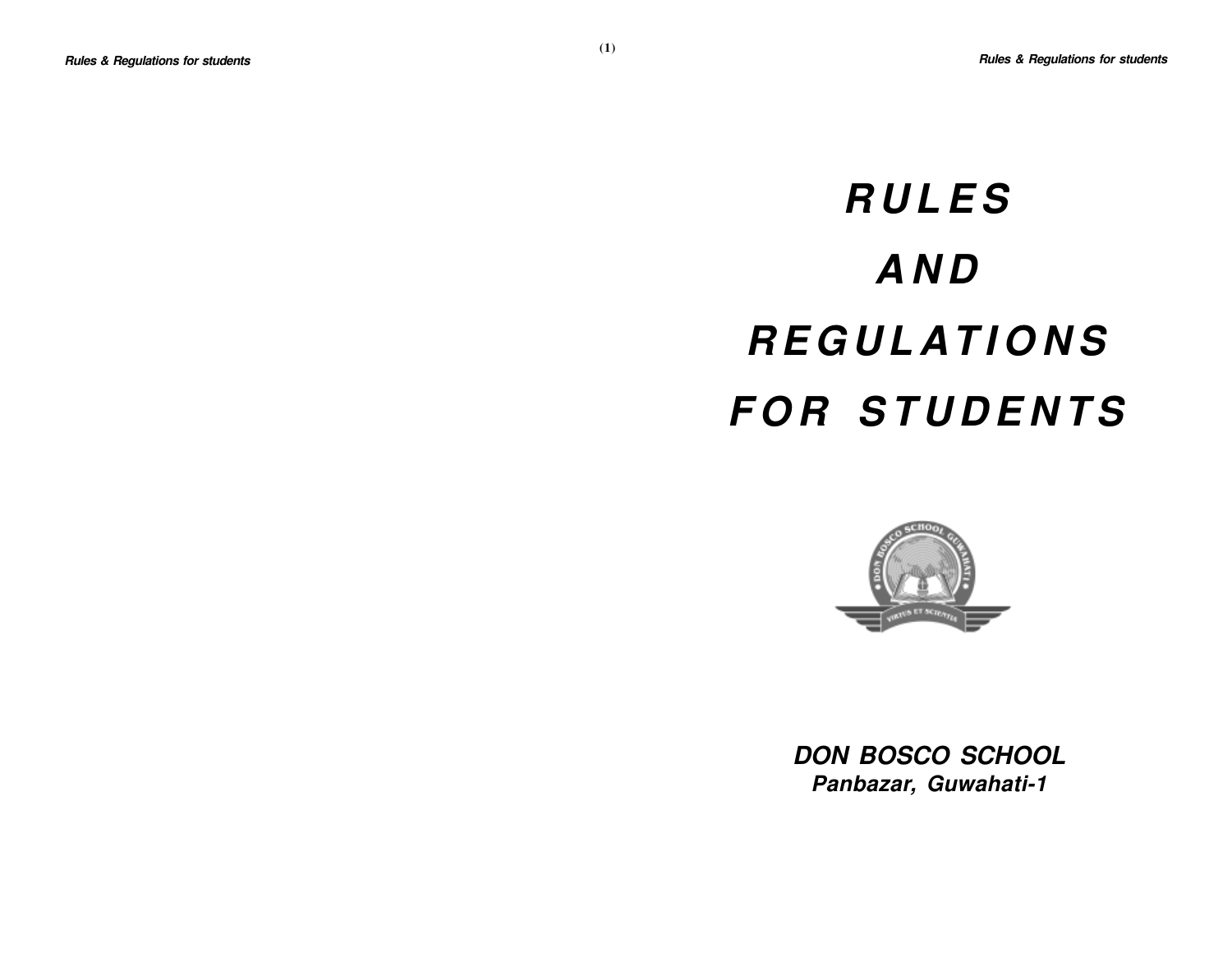**Rules and Regulations for Students**

Published by : Don Bosco School, Guwahati

**For circulation among the students and parents of Don Bosco School, Panbazar, Guwahati-7810 01**

Edition : 2013

Printed at : Bhabani Offset, Guwahati

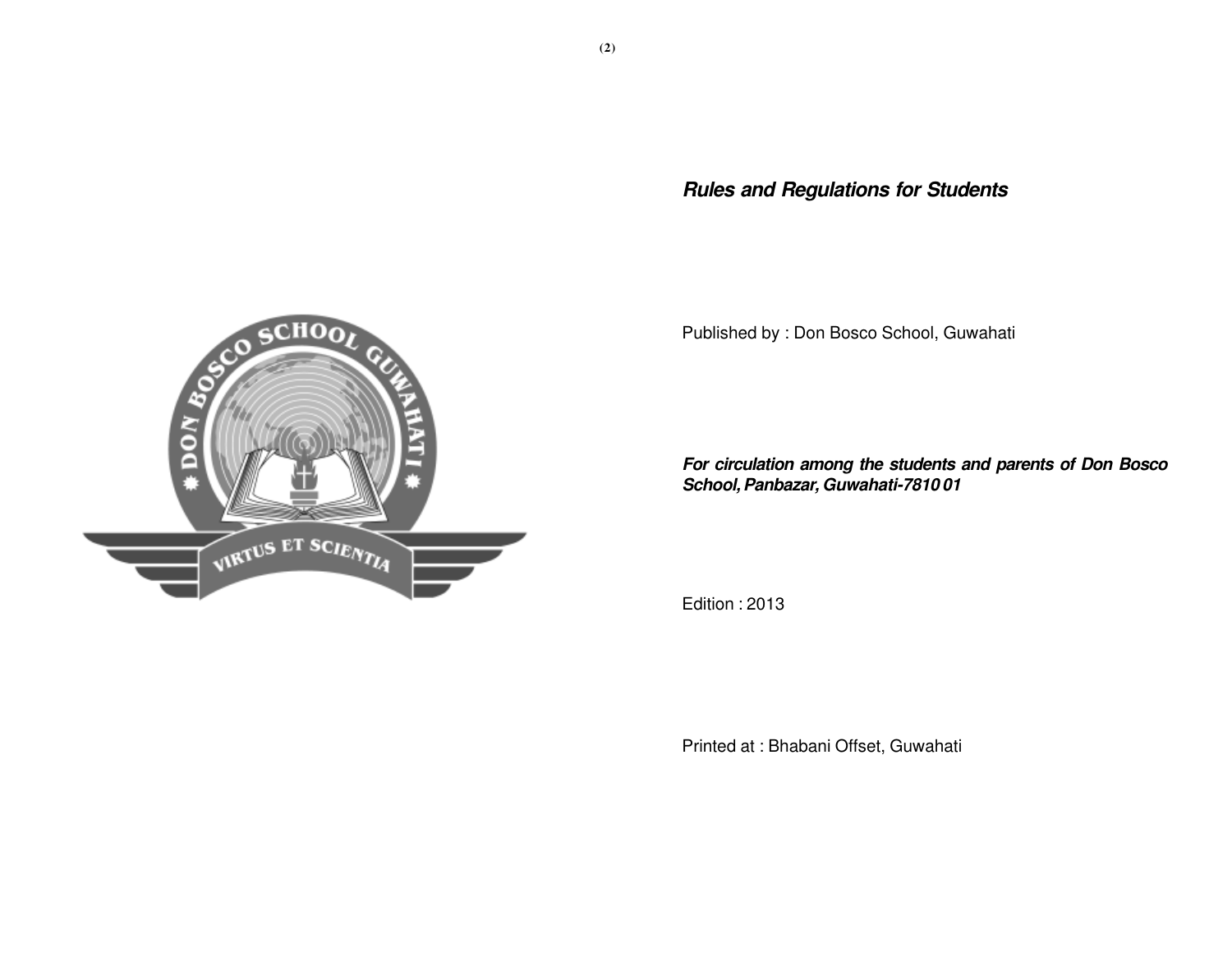# **Contents**

| 1.  | A brief history of Don Bosco School, Guwahati        | $\mathbf 1$    |
|-----|------------------------------------------------------|----------------|
|     | Don Bosco Evening School                             | $\overline{c}$ |
| 2.  | Vision                                               | 3              |
| 3.  | Mission                                              | 3              |
| 4.  | Method                                               | 3              |
| 5.  | Ambience                                             | $\overline{4}$ |
| 6.  | Administration of the school                         | 4              |
| 7.  | Admission                                            | 4              |
| 8.  | Fees                                                 | 5              |
| 9.  | School uniform                                       | 8              |
| 10. | Text books & exercise sheets                         | 11             |
| 11. | Hand book                                            | 11             |
| 12. | Course of studies                                    | 12             |
| 13. | Religious instruction and value/life skill education | 12             |
| 14. | Entry, assembly, classes, function and exit          | 13             |
| 15. | Medical assistance, first aid & health education     | 14             |
| 16. | Evaluation system                                    | 15             |
| 17. | Grading pattern                                      | 17             |
| 18. | Performance report & re-evaluation                   | 17             |
| 19. | Promotion/detention                                  | 18             |
| 20. | Vacations                                            | 20             |
| 21. | Politeness & etiquette                               | 20             |
| 22. | Personal possessions                                 | 21             |
| 23. | Lost & found                                         | 21             |
| 24. | Transport                                            | 22             |

| 25.                | <b>Student leaders</b>                                           | 23 |  |  |  |
|--------------------|------------------------------------------------------------------|----|--|--|--|
| 26.                | Responsibilities of monitors/prefects/house captains             | 24 |  |  |  |
| 27.                | Support staff                                                    | 24 |  |  |  |
| 28.                | Use of school telephones                                         | 24 |  |  |  |
| 29.                | Damage of school property / belongings of others                 | 24 |  |  |  |
| 30.                | Cleanliness & supw (socially useful productive work)             | 25 |  |  |  |
| 31.                | The house system / co-curricular activities                      | 26 |  |  |  |
| 32.                | Clubs / associations / groups / troops / sports / academies etc. | 27 |  |  |  |
| 33.                | Coaching in co-curricular activities                             | 28 |  |  |  |
| 34.                | Access to the campus                                             | 29 |  |  |  |
| 35.                | Attendance / absence from class                                  | 29 |  |  |  |
| 36.                | Late arrivals & early departures                                 | 31 |  |  |  |
| 37.                | Examinations                                                     | 32 |  |  |  |
| 38.                | Answer book                                                      | 33 |  |  |  |
| 39.                | Question paper                                                   | 33 |  |  |  |
| 40.                | Permission to leave the hall during the examinations             | 34 |  |  |  |
| 41.                | Completion of the examination                                    | 34 |  |  |  |
| 42.                | Withdrawal & expulsion                                           | 35 |  |  |  |
| 43.                | Library                                                          | 36 |  |  |  |
| 44.                | Reference libraries                                              | 36 |  |  |  |
| 45.                | Lending library                                                  | 37 |  |  |  |
| 47.                | Amendments                                                       | 37 |  |  |  |
| Appendix - A<br>39 |                                                                  |    |  |  |  |
| 40<br>Appendix - B |                                                                  |    |  |  |  |
|                    | Appendix - C<br>43                                               |    |  |  |  |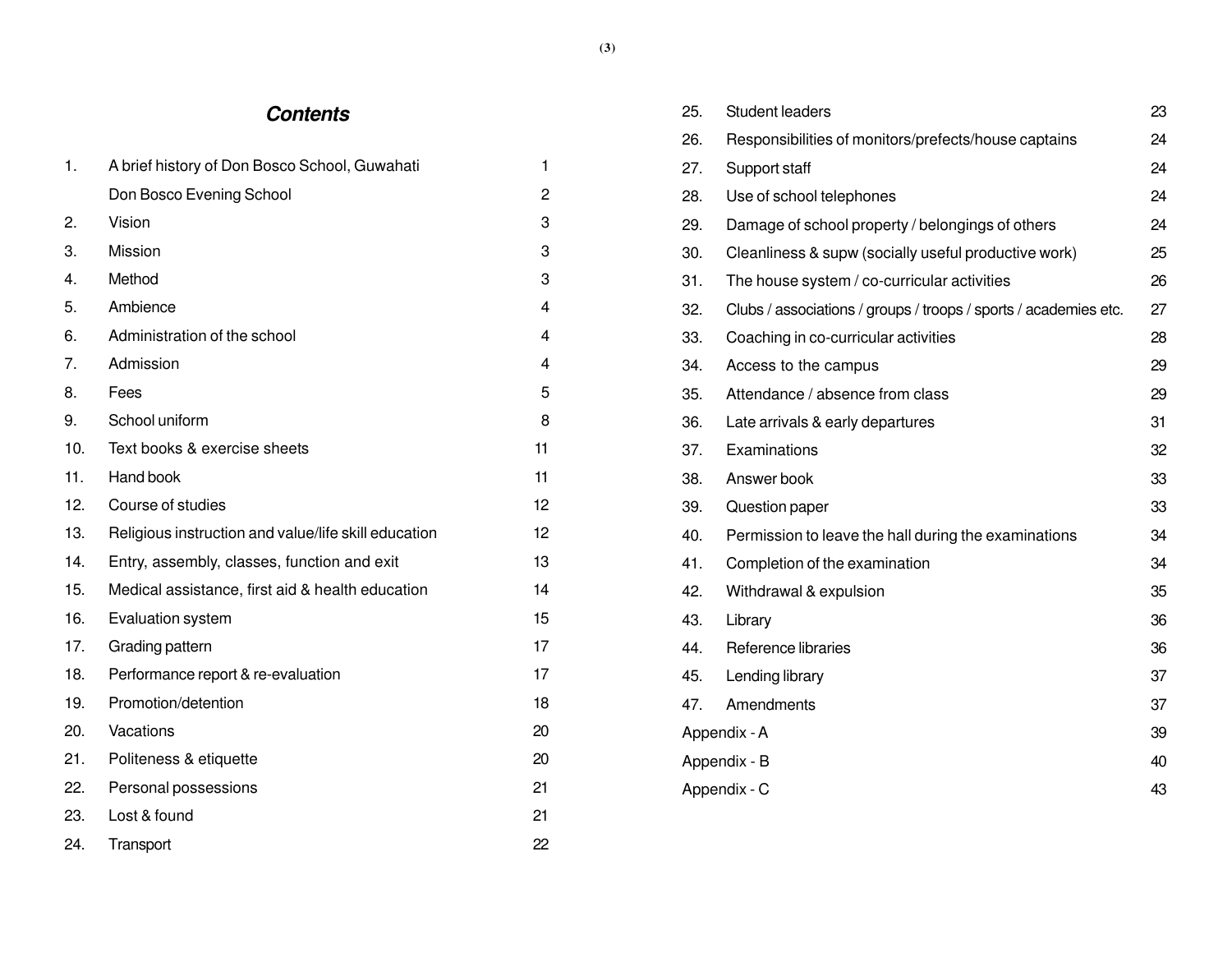#### **FOREWARD**

# Dear Bosconians,

Ever since its foundation in 1948, Don Bosco School Guwahati has had a tradition of discipline and praiseworthy customs that is characteristic of any missionary institution of repute. Over the years, the rules and regulations that governed the Institution were fine-tuned by each succeeding generation of management, staff and students. Until recently, these were contained in the school handbook or calendar. To conserve the environment and the natural resources, it was decided to print it as a small booklet and give to each student at the time of admission to the school. Such a practice would negate the necessity of printing them each year and thus help conserve paper and the forests! Environmental issues have become of paramount importance to preserve the planet for the future generations.

These rules and regulations will help you to conduct yourself as a disciplined Bosconian. Any orderly society or institution is guided by rules and regulations. In the absence of rules and regulations, there will be uncertainty and chaos. Non adherence to traffic regulations creates chaos on our roads. We experience traffic snarls several times a day. Such chaotic situations would exist in our school if we do not obey the rules and regulations of the school. The rules and regulations are the handrails that help us to conduct ourselves in an orderly and mutually beneficial manner.

I would encourage everyone – students, staff, parents and guardians – to read these rules and regulations. Knowledge and awareness will help us to live and let live and bring about a happy and serene atmosphere in the campus.

Lot of effort has been put into codifying them. I am grateful to all those who collaborated in this project especially members of the staff and the Managing Committee. God bless you.

Inteldents

 **Fr Joseph Almeida sdb Fr Joseph Thelekkatt sdb President Secretary & Principal**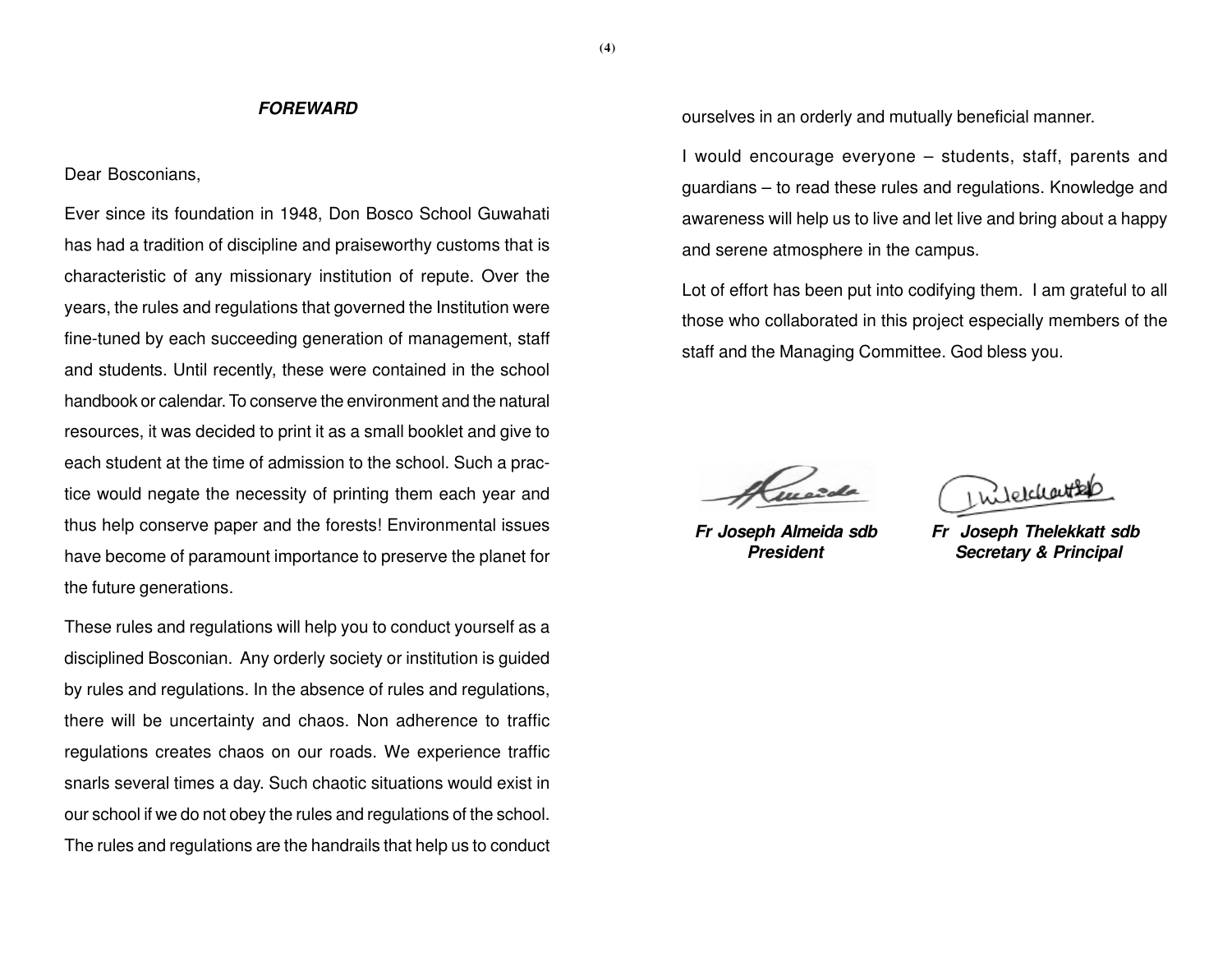#### 1. **A brief history of Don Bosco School, Guwahati**

The Salesians of Don Bosco (S.D.B.) were entrusted with the Assam Mission (which then comprised of the whole of North-East) in 1922 by the Holy See in Rome. The first batch of Salesians arrived in Guwahati on 12th February 1922 led by Monsignor Louis Mathias S.D.B., D.D., Father Emmanuel Bars S.D.B., D.D., Father Joseph Gill, Father Joseph Huber Alsace, Father John Deponti, Father Paul Bonardi, Brother Gumersindo Cid, Brother Augustine Conti, Brother San Marino, Brother Laureas Santana, Brother Peter Aprile, and Brother Mario Calzi.

**(5)**

In 1923, Father Leo Piasecki S.D.B. from Poland was appointed for the Guwahati mission. He established "Our Lady's Orphanage" in 1926 and a carpentry school with just 12 students in 1928. The carpentry workshop was upgraded in 1938 and was named as Don Bosco Technical School. The Academic section was started for classes I to IV in 1937. The school was, however, taken over by the Army in 1942 at the outbreak of the Second World War and the school had to be closed.

The sad closure of the school owing to the outbreak of the Second World War did not dampen the spirit of the Salesians of Don Bosco from continuing with their mission. The Second World War ended in September 1945. The Salesians, following the footsteps of Don Bosco and his pass word 'at once', restarted the school officially on 8th February 1948 with a function presided over by Dr. Bhubaneswar Barua. It had a very humble beginning with only 92 students, studying in classes I to IV. During these years, parts of the school building were also being used by Assam Civil Engineering School and by Guwahati University.

The school was affiliated to Guwahati University in 1951. The first batch of 9 students appeared for the Matriculation examination in 1952, out of whom 8 had passed. One of the

well-known faces of this first batch was Dr Nirmal Kumar Choudhury, former Vice-Chancellor of Gauhati University. The English section was introduced from class VII in 1958 and from classes IV to VI in 1962. Thereafter, there was no looking back for Don Bosco School, Guwahati.

. The school has initiated a series of novel and progressive steps to keep pace with the changing times to meet the needs of the students. As a first step, the primary school curriculum and teaching methods were totally revamped. The teachers of the primary school attended several workshops to familiarize and equip themselves with child-centred and activity-oriented teaching methods. The unit tests and examinations gave way to continuous evaluations through worksheets. Exercise books were replaced with loose sheets in order to reduce the weight of the school bag and reduce the wastage of paper.

The school was affiliated to the Central Board of Secondary Education (CBSE) in 2006 and upgraded to Senior Secondary (+2) level in 2009. The school was also changed from a hitherto 'allboys school' to a co-educational school. The first batch of girls was admitted to Class XI in 2009 and to KG and Class I in 2010.

Don Bosco School, Guwahati was affiliated to the National Institute of Open Schooling (NIOS), New Delhi in 2008. The Open School centre offers opportunities for "out-of-school" youths who wish to continue their formal education.

#### **Don Bosco Evening School**

Don Bosco Evening School was started for the underprivileged children on April 25, 1994. This was initially started only for boys but in 2002 girls were also admitted. The Evening school has two sections:

i. Literacy classes for out of school children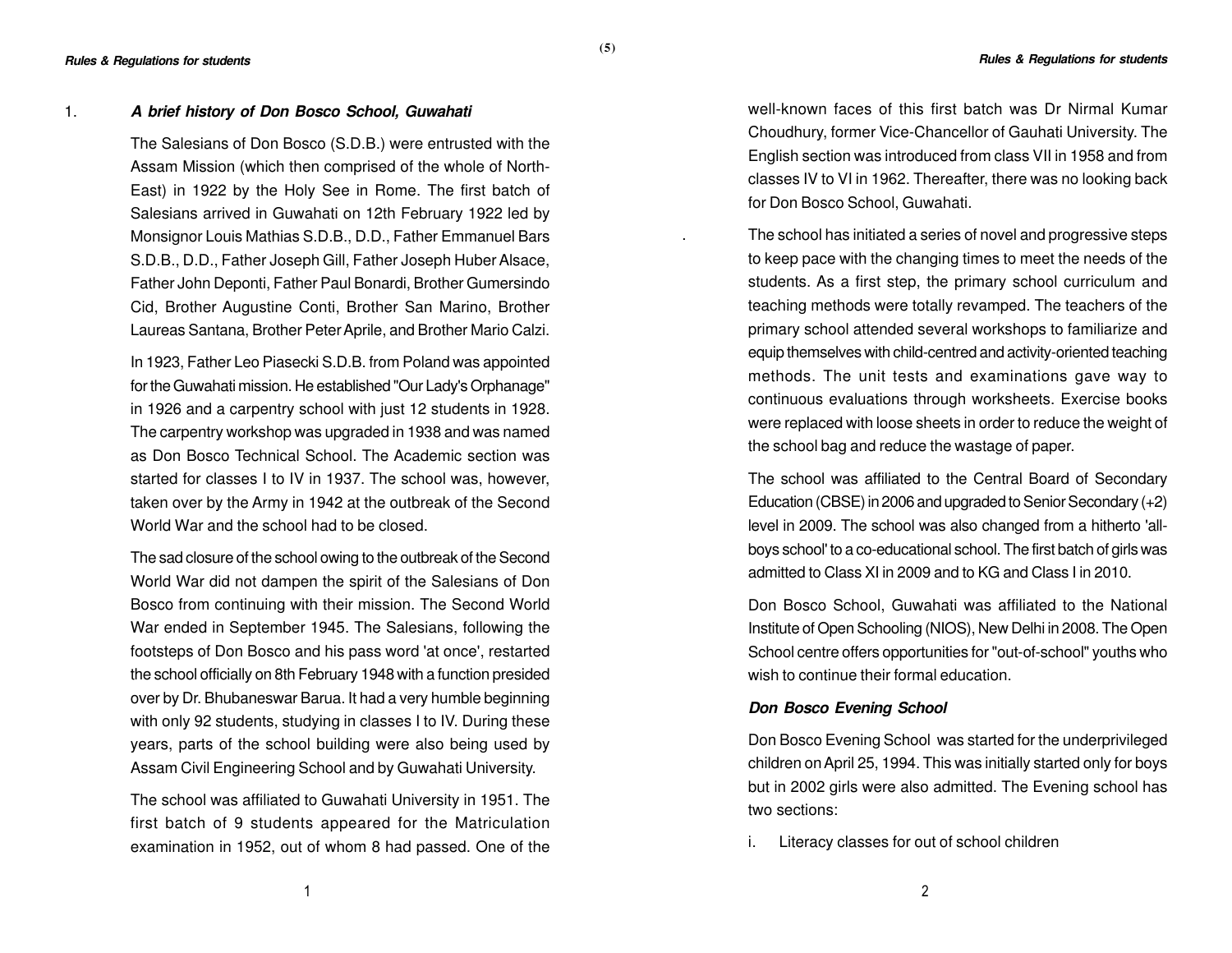**Rules & Regulations for students Rules & Regulations for students**

ii. Tuition for children attending local schools

The objective of the evening school and other social out-reach programmes is to inculcate in the students a spirit of love and care for the children in need and at risk. Well wishers are welcome to support this noble venture initiated by the school.

#### 2. **Vision**

The glory of God "is a human fully alive" lies at the heart of our educational philosophy. It is, therefore, our vision to enable the youth, the 'fully alive' to shape and mould their lives and live it in its fullness in the pursuit of "virtue and knowledge".

#### 3. **Mission**

- i. To offer "quality education" that provides each student with a free, cheerful and friendly learning environment to acquire knowledge, expertise, values and interpersonal skills to face the challenges of life.
- ii. To impart sound and quality education through integral and holistic approach for the all round development of the human person by inculcating in the students the virtues of piety, integrity, freedom, accountability, selfreliance, discipline and selflessness.

#### 4. **Method**

The system of education followed in the school is Preventive System of Education taught by St. John Bosco, a great educator and a father of youth. This system is based on reason (conviction), religion (a personal awareness of God), and relationship (kindness). It believes in preventing indiscipline among the students through the presence of the educators with the students in an environment of friendliness and love.

#### 5. **Ambience**

**(6)**

The educative community composed of the Salesians, the members of the staff and parents, forms the very heart of the campus and strives to achieve the goal of all round and integral development of the students through mutual cooperation and support. The parents, teachers and the management support and complement each other's efforts through regular contacts (open days, PTA meetings, personal visits etc) to help the students in their quest for knowledge and virtue.

The educative community is committed to the integral growth of the students and instills in the young minds an insatiable quest for knowledge and virtue.

# 6. **Administration of the school**

The administration of the school is vested on the Chairperson and the members of the Governing Body of the Founder Society. The Chairperson appoints a team to administer the school on behalf of the Governing Body. The team consists of the Rector, the Principal, the Vice-Principal, the Administrator and the others from among the members of the Society with requisite qualifications and aptitude.

The day-to-day administration of the school is vested with the Principal and his team appointed by the Governing Body of the Founder Society.They are assisted by the Managing Committee of the school.

#### 7. **Admission**

7.1. The school belongs to the Catholic Minority Community and, therefore, members of the Catholic community get priority in admission. Students who are Catholics should produce the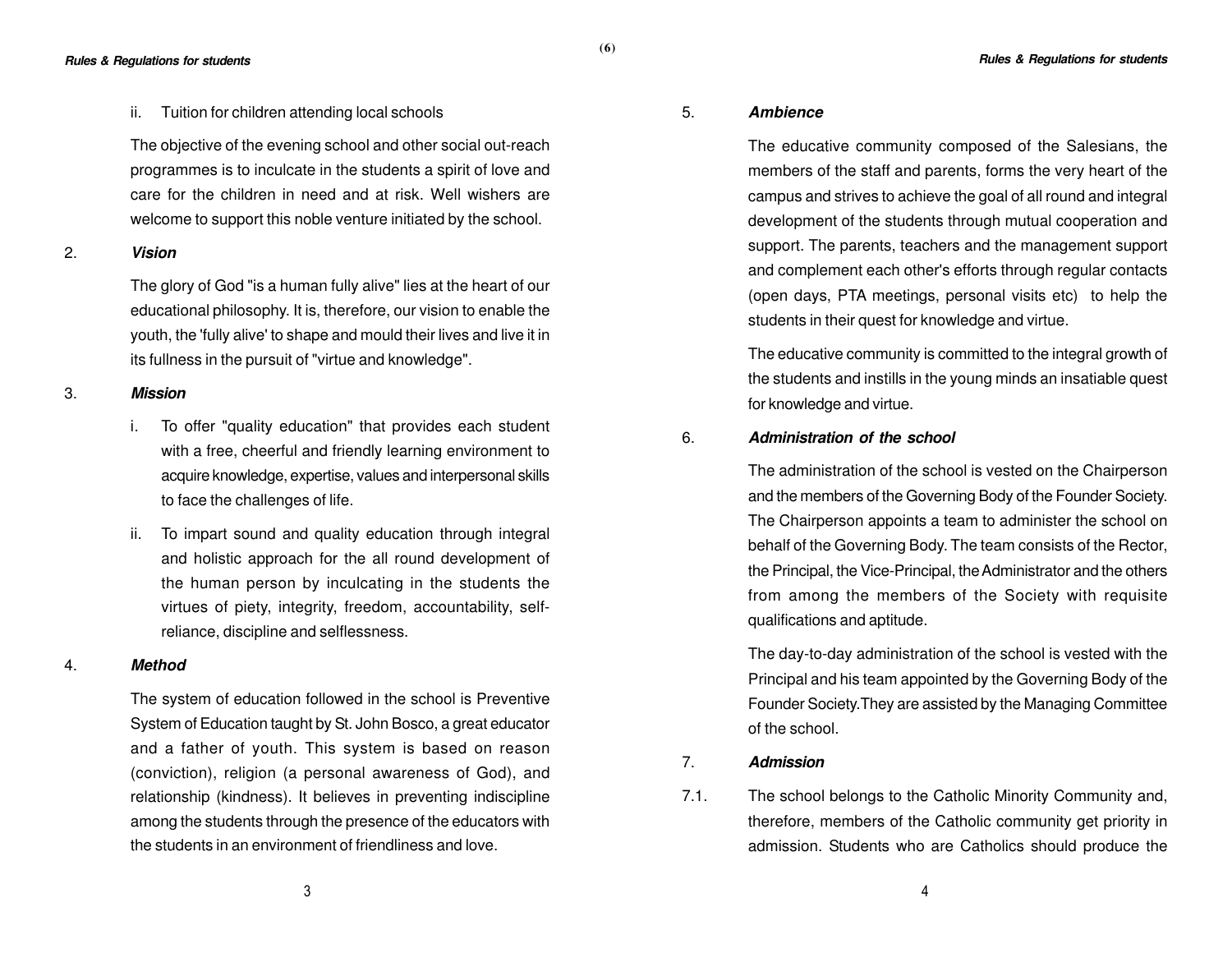Baptism Certificate and a letter of introduction from their Parish Priest stating that they are practising Christians and that they are willing to attend the faith education conducted for Christian students.

**(7)**

- 7.2. Students who belong to other Christian denominations should produce certificates from their respective Church authorities stating that they are practising Christians and that they are willing to attend the faith education conducted for Christian students.
- 7.3. The admission to the appropriate class is based on the principles guiding the admission to minority institutions.
- 7.4. The exact date of birth with the supporting documents should be submitted to the school office at the time of admission. Under no circumstances, change of date / year of birth will be entertained in future.
- 7.5. Parents / guardians who will be responsible for interaction with the Principal regarding their child / ward should introduce themselves to the Principal personally.
- 7.6. The legal guardians of orphans must produce legal documents regarding the custody of the child.
- 7.7. Single parent families should produce documentary evidence as a proof of death of the spouse / divorce / legal status.
- 7.8. Selected Candidates should take admission on the stipulated date, failing which he / she may forfeit the seat.
- 7 9. No donation / capitation fee in any form is accepted for admission.
- 8. **Fees**
- 8.1. This may be referred to the Fee Book for the current year.
- 8.2. The School fees cover twelve calendar months including holidays

and broken periods and may be paid in quarterly installments or in one installment at the beginning of the year.

- 8.3. The fees may also be paid in the following manner :
	- i. Parents / guardians may pay in cheque / cash the entire amount in the designated bank through the fee slips provided for the purpose in the first month of the scholastic year.
	- ii. Parents / guardians may open an account with the designated Bank collecting the fees and instruct the bank to pay the fees at the scheduled time.
	- iii. Parents / guardians may also use the online facility to pay as and when it is made available.
- 8.4. It is the responsibility of the parents / guardians to ensure that fee slips are filled up correctly. It may not be credited in the accounts of the school if it is not correctly filled up. This may lead to confusion in the accounts and the school will not be responsible for the same.
- 8.5. The mode of payment must be chosen at the beginning of the scholastic year.
- 8.6. An additional fine, as prescribed from time to time, will be levied by the school in addition to the bank charges, if the cheques are not honoured by the bank.
- 8.7. Parents / guardians are requested to note that once the fees are paid in the bank, it will not be refunded nor adjusted. They are, therefore, requested to ensure that the correct amount is paid to the bank.
- 8.8. Parents and guardians desirous of seeking transfer for their ward should clear all the dues to the school and apply for Transfer Certificate fifteen days in advance to enable the office to issue the same. It is obligatory to obtain Transfer Certificate at the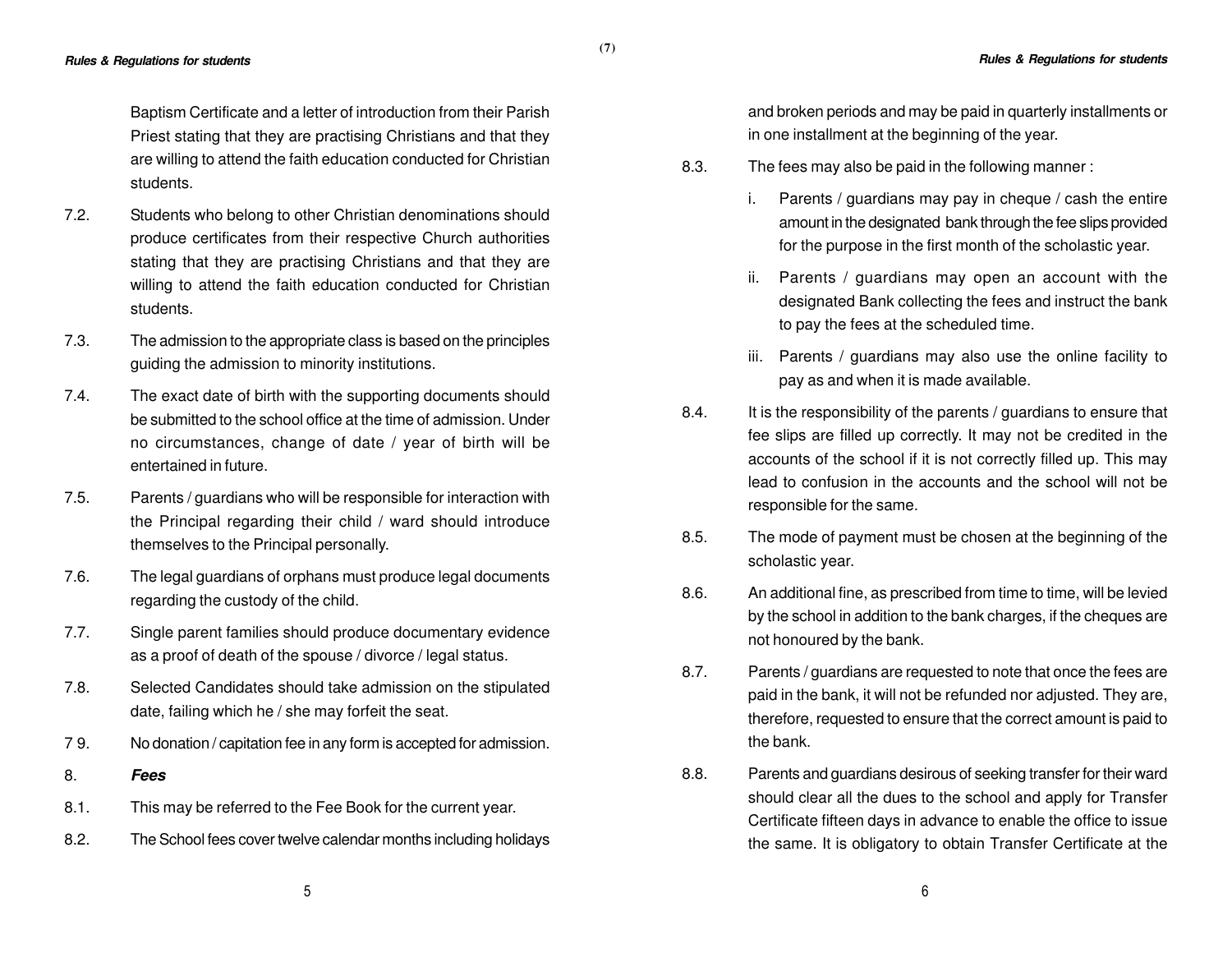time of transfer from this school to another.

- 8.9. There will be an increase in the fees on the basis of the increase in the salary of the teachers and staff.
- 8.10. Deserving students from the economically weaker sections of the society may be given concession in fees. Such concessions, however, will be withdrawn if the student fails to obtain the required pass marks / grades in all the subjects.
- 8.11. Students either joining or leaving the school during any time of the year will have to pay the fees for the whole quarter during which he/she joins or leaves.
- 8.12. Parents / Guardians are requested to pay the fees before the last day of the first month of the quarter, failing which a fine, as prescribed from time to time, will be imposed per month.
- 8.13. School will not issue any reminder for the payment of fees.
- 8.14. Admit cards will not be issued to students whose dues are not cleared and they will be debarred from sitting for the examinations. The Principal may grant special permission to such students to sit for the examinations provided such a request is made by the parents/guardian. However, the result of such students will be withheld till all the dues are cleared.
- 8.15. A security deposit, as prescribed from time to time, is to be paid at the time of admission which will be refunded without interest after the completion of the course and after adjusting all outstanding dues, if any, at the time of issuing the Transfer Certificate. The original receipt of the security deposit should be attached along with the application for refund of the security deposit.

# 9. **School uniform**

# 9.1. For boys

|                                               | Primary                                                                                                                                                                                                                 | <b>Upper Primary</b>                                                                                                                                                                                                    | Secondary                                                                                                                                                                                                               | Sr. Secondary                                                                                                                                                                                                                                                            |
|-----------------------------------------------|-------------------------------------------------------------------------------------------------------------------------------------------------------------------------------------------------------------------------|-------------------------------------------------------------------------------------------------------------------------------------------------------------------------------------------------------------------------|-------------------------------------------------------------------------------------------------------------------------------------------------------------------------------------------------------------------------|--------------------------------------------------------------------------------------------------------------------------------------------------------------------------------------------------------------------------------------------------------------------------|
| Shirt                                         | Blue striped shirt<br>(narrow stripes) with<br>the school emblem<br>on the pocket                                                                                                                                       | White shirt with the<br>school emblem on<br>the pocket                                                                                                                                                                  | Grey striped shirt<br>(narrow stripes) with<br>the school emblem<br>on the pocket                                                                                                                                       | Dark blue striped<br>shirt (broad stripes)<br>with the school<br>emblem on the pocket                                                                                                                                                                                    |
| Pants                                         | Grey shorts in<br>summer (optional) /<br>Dark grey trousers                                                                                                                                                             | Dark grey trousers                                                                                                                                                                                                      | Dark grey trousers                                                                                                                                                                                                      | Dark grey trousers                                                                                                                                                                                                                                                       |
|                                               | Maroon tie                                                                                                                                                                                                              | Maroon tie                                                                                                                                                                                                              | Maroon tie                                                                                                                                                                                                              | Maroon tie                                                                                                                                                                                                                                                               |
|                                               | <b>Black-laced leather</b><br>shoes and white<br>socks                                                                                                                                                                  | Black-laced leather<br>shoes and white<br>socks                                                                                                                                                                         | <b>Black-laced leather</b><br>shoes and white<br>socks                                                                                                                                                                  | <b>Black-laced leather</b><br>shoes and white<br>socks                                                                                                                                                                                                                   |
|                                               | House caps and<br>scarves for special<br>occasions                                                                                                                                                                      | House caps and<br>scarves for special<br>occasions                                                                                                                                                                      | House caps and<br>scarves for special<br>occasions                                                                                                                                                                      | House caps and<br>scarves for special<br>occasions                                                                                                                                                                                                                       |
| Wednesday<br>uniform                          | Black shorts in<br>summer(optional) /<br><b>Black trousers with</b><br>the school jersey<br>and white canvas<br>shoes and white socks                                                                                   | Black trousers with<br>the school jersey<br>and black-laced<br>leather shoes and<br>white socks                                                                                                                         | <b>Black trousers with</b><br>the school jersey<br>and black-laced<br>leather shoes and<br>white socks                                                                                                                  | <b>Black trousers with</b><br>the school jersey<br>and black-laced<br>leather shoes and<br>white socks                                                                                                                                                                   |
| Additional<br>uniform for<br>Winter<br>Season | Light maroon<br>sweater with dark<br>grey border on the<br>neck, sleeves and<br>bottom with the<br>school emblem on<br>the left side of the<br>chest / dark navy<br>blue coat and the<br>school emblem on<br>the pocket | Light maroon<br>sweater with dark<br>grey border on the<br>neck, sleeves and<br>bottom with the<br>school emblem on<br>the left side of the<br>chest / dark navy<br>blue coat and the<br>school emblem on<br>the pocket | Light maroon<br>sweater with dark<br>grey border on the<br>neck, sleeves and<br>bottom with the<br>school emblem on<br>the left side of the<br>chest / dark navy<br>blue coat and the<br>school emblem on<br>the pocket | Light maroon<br>sweater with dark<br>grey border on the<br>neck, sleeves and<br>bottom with school<br>emblem on the left<br>side of the chest /<br>dark navy blue coat<br>and the school<br>emblem on the<br>pocket (Compulsory<br>for students of<br>Classes XI & XII). |
| Sports Day<br>uniform                         | White shorts /black<br>track suits with<br>House jerseys and<br>white canvas shoes                                                                                                                                      | White shorts / black<br>track suits with<br>House jerseys and                                                                                                                                                           | White Shorts / black<br><b>Track Suits with</b><br>House Jerseys and<br>white canvas shoes white canvas shoes                                                                                                           | White shorts / black<br>track suits with<br>House jerseys and<br>white canvas shoes                                                                                                                                                                                      |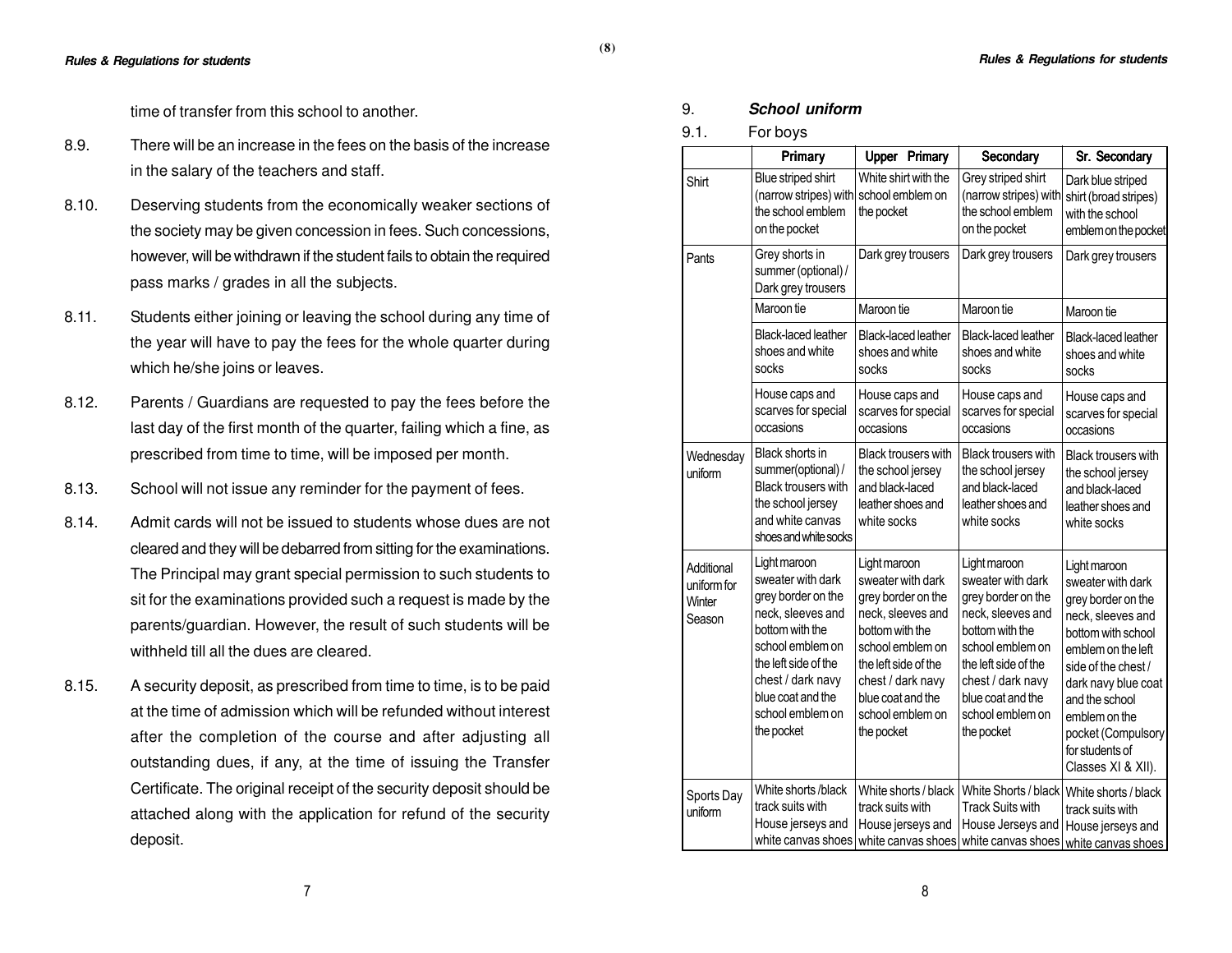#### 9.2 For girls

|                                               | Primary                                                                                                                                                                                                                                               |                                                                                                                                                                                                                         | <b>Upper Primary</b>                                                 | Secondary                                                                                                                                                                                                               | Sr. Secondary                                                                                                                                                                                                                                                            |
|-----------------------------------------------|-------------------------------------------------------------------------------------------------------------------------------------------------------------------------------------------------------------------------------------------------------|-------------------------------------------------------------------------------------------------------------------------------------------------------------------------------------------------------------------------|----------------------------------------------------------------------|-------------------------------------------------------------------------------------------------------------------------------------------------------------------------------------------------------------------------|--------------------------------------------------------------------------------------------------------------------------------------------------------------------------------------------------------------------------------------------------------------------------|
| Shirt                                         | White blouse (full /<br>half sleeves)                                                                                                                                                                                                                 | White shirt with the<br>school emblem on<br>the pocket                                                                                                                                                                  |                                                                      | Grey striped shirt<br>(narrow stripes) with<br>the school emblem<br>on the pocket                                                                                                                                       | Dark blue striped<br>shirt (broad stripes)<br>with the school<br>emblem on the pocket                                                                                                                                                                                    |
| Pants /<br>Dress                              | Blue & White striped Dark grey trousers<br>dress with the<br>school emblem and<br>matching bloomers                                                                                                                                                   |                                                                                                                                                                                                                         |                                                                      | Dark grey trousers                                                                                                                                                                                                      | Dark grey trousers                                                                                                                                                                                                                                                       |
|                                               | Maroon tie; red<br>ribbon / red band                                                                                                                                                                                                                  | Maroon tie; red<br>ribbon / red band                                                                                                                                                                                    |                                                                      | Maroon tie; red<br>ribbon / red band                                                                                                                                                                                    | Maroon tie; red<br>ribbon / red band                                                                                                                                                                                                                                     |
|                                               | <b>Black-laced leather</b><br>shoes and white socks                                                                                                                                                                                                   | Black-laced leather                                                                                                                                                                                                     | shoes and white socks                                                | Black-laced leather<br>shoes and white socks                                                                                                                                                                            | <b>Black-laced leather</b><br>shoes and white socks                                                                                                                                                                                                                      |
|                                               | House caps and<br>scarves for special<br>occasions                                                                                                                                                                                                    | House caps and<br>scarves for special<br>occasions                                                                                                                                                                      |                                                                      | House caps and<br>scarves for special<br>occasions                                                                                                                                                                      | House caps and<br>scarves for special<br>occasions                                                                                                                                                                                                                       |
| Wednesday<br>uniform                          | <b>Black divided skirts</b><br>with cross belts with<br>the school jerseys<br>and white canvas<br>shoes and white socks                                                                                                                               | jersey and black-<br>and white socks                                                                                                                                                                                    | Black pants, school<br>laced leather shoes                           | Black pants, school<br>jersey and black-<br>laced leather shoes<br>and white socks                                                                                                                                      | Black pants, school<br>jersey and black-<br>laced leather shoes<br>and white socks                                                                                                                                                                                       |
| Additional<br>uniform for<br>Winter<br>Season | Light maroon<br>sweater with dark<br>grey border on the<br>neck, sleeves and<br>bottom with the<br>school emblem on<br>the left side of the<br>chest / dark navy<br>blue coat and the<br>school emblem on<br>the pocket; white<br>leggings (optional) | Light maroon<br>sweater with dark<br>grey border on the<br>neck, sleeves and<br>bottom with the<br>school emblem on<br>the left side of the<br>chest / dark navy<br>blue coat and the<br>school emblem on<br>the pocket |                                                                      | Light maroon<br>sweater with dark<br>grey border on the<br>neck, sleeves and<br>bottom with the<br>school emblem on<br>the left side of the<br>chest / dark navy<br>blue coat and the<br>school emblem on<br>the pocket | Light maroon<br>sweater with dark<br>grey border on the<br>neck, sleeves and<br>bottom with school<br>emblem on the left<br>side of the chest /<br>dark navy blue coat<br>and the school<br>emblem on the<br>pocket (Compulsory<br>for students of<br>Classes XI & XII). |
| Sports Day<br>uniform                         | Shorts / black track<br>suits / divided skirts<br>with House jerseys<br>and white canvas<br>shoes                                                                                                                                                     | and white canvas<br>shoes                                                                                                                                                                                               | Shorts / black track<br>suits / divided skirts<br>with House jerseys | Shorts / black track<br>suits / divided skirts<br>with House jerseys<br>and white canvas<br>shoes                                                                                                                       | Shorts / black track<br>suits / divided skirts<br>with House jerseys<br>and white canvas<br>shoes                                                                                                                                                                        |

9.3 The Primary school students (I-IV boys) should have cross pockets with elastic at the waist. The Upper Primary, Secondary and Senior Secondary school students should have cross pockets without elastic.

**(9)**

- 9.4 The uniforms and other items for the uniforms are to be purchased only from the approved supplier(s) to ensure uniformity. The name and address of the approved supplier(s) will be put up on the school notice board.
- 9.5 The trousers / shorts, shirts, black shoes and other items of the uniform must be as prescribed by the school.
- 9.6 It is important to note that every student must wear a clean, complete and correct uniform daily. A student who comes to school without the proper uniform or whose uniform is untidy will not be allowed to attend classes nor school functions.
- 9.7 A student will be marked absent even if he / she is allowed to attend class without the school uniform. Such students must bring a note on the following day from the parent / guardian stating the reason for being marked absent.
- 9.8 Students should come in school uniform for all school functions and programmes, unless otherwise instructed.
- 9.9 All boys (except Sikhs) must keep their hair short and faces clean. Girls must tie their hair neatly with ribbons or hair band. However, the girls belonging to the Primary section must tie their hair with red ribbon.
- 9.10 Personal cleanliness and appearance is an important part of education. Students should, therefore, attend classes neat and clean. They should ensure that their nails are trimmed and hair combed neatly.
- 9.11 Students are not allowed to use gels / hair dye / cosmetics,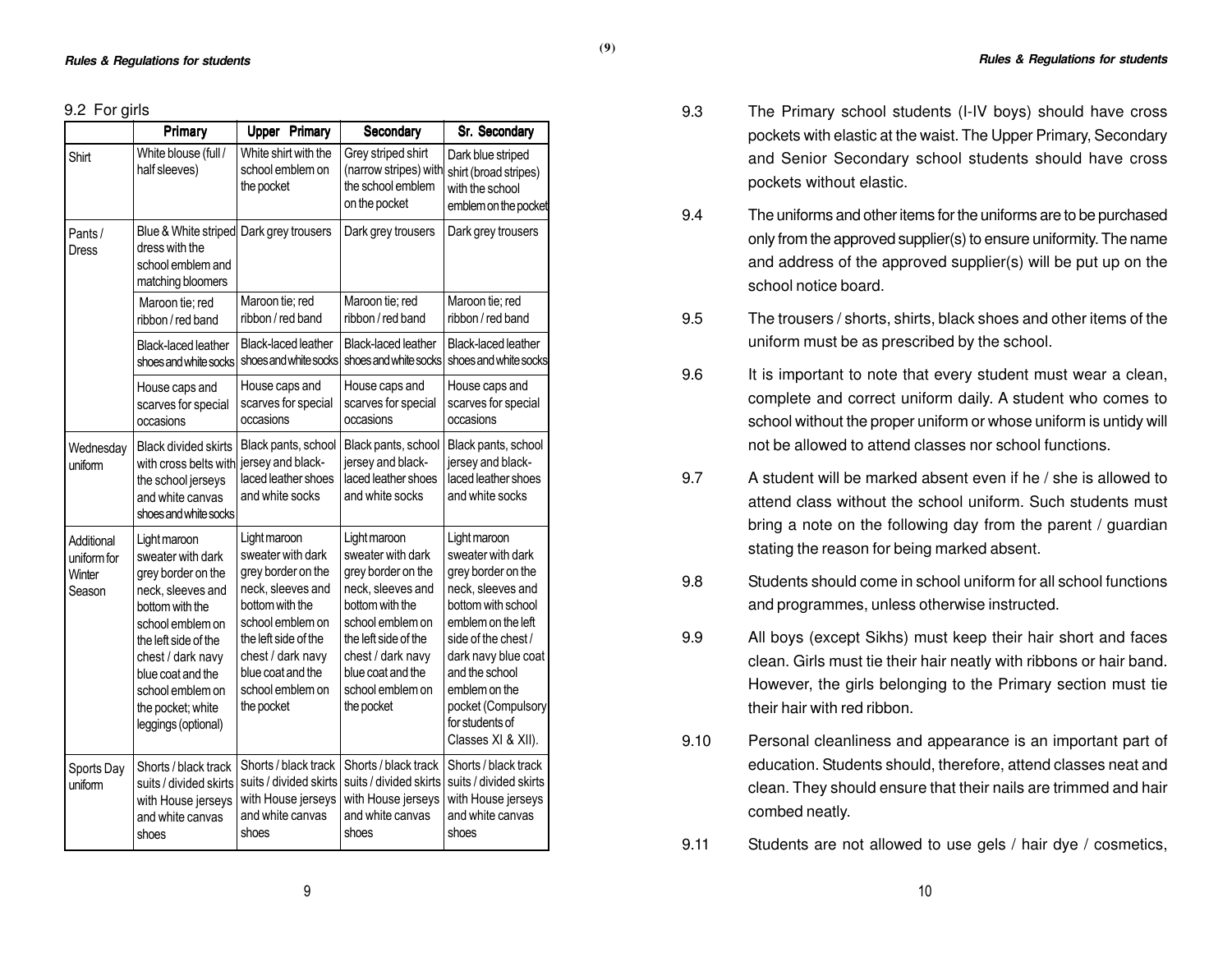jewellery nor wear baggy pants or pants below the hips. Boys are not allowed to use earrings.

# 10. **Text books & exercise sheets**

- 10.1. All the students are requested to obtain school files, textbooks, exercise sheets and stationery from the school approved supplier/ suppliers.
- 10.2. The exercise sheets and the handouts provided by the school have to be kept neatly in an orderly manner in the files provided for the purpose. These will be inspected by the teachers or school authorities from time to time.
- 10.3. The school has adopted the policy of avoiding exercise books in order to:
	- i. Reduce the weight of the school bag
	- ii. Inculcate the habit of orderliness and personal responsibility
	- iii. Teach the value of saving natural resources especially plants /trees

# 11. **Hand book**

- 11.1. A Handbook is provided to each student at the beginning of the academic year. This has to be maintained in a proper manner throughout the year. Students should fill the Identity certificate and other pages of the Handbook correctly within the first week of the commencement of the academic session. The ID page should contain the photograph and all the details asked for therein.
- 11.2. It is compulsory to fill in the name, address and contact number of the local guardian in the Handbook. It will be required in case of an emergency if the school is unable to contact the parents.
- 11.3. A written application has to be submitted to the Principal through

the class teacher together with the required fine, in case the handbook is lost. The front office will issue a new handbook on submission of the application duly countersigned by the class teacher and the Principal.

11.4. The handbook has to be brought to school daily. A student who does not bring the handbook will be marked absent if he / she is from the Primary / Upper Primary classes and the students of Secondary and Senior Secondary classes will be sent home to bring the handbook. Such students should bring a note on the following day from their parent / guardian for being marked absent / being sent home.

# 12. **Course of studies**

- 12.1. The school is affiliated to the Central Board of Secondary Education (CBSE), New Delhi. It prepares students for CBSE Board examinations.
- 12.2. The Don Bosco Evening School is a non-formal literacy Centre for out-of-school children and a coaching centre for students attending the local schools affiliated to SEBA. The medium of instruction is Assamese and Hindi.
- 12.3. The Open School uses text books prescribed by the National Institute of Open Schooling (NIOS), New Delhi.
- 13. **Religious instruction and value/life skill education**
- 13.1. The School gives great importance to values and life skill education as laid down under the principles and maxims of Don Bosco.
- 13.2. All the students belonging to Christian denominations are required to attend the faith education given by the school. All the other students should attend the regular course of value and life skill education imparted by the school.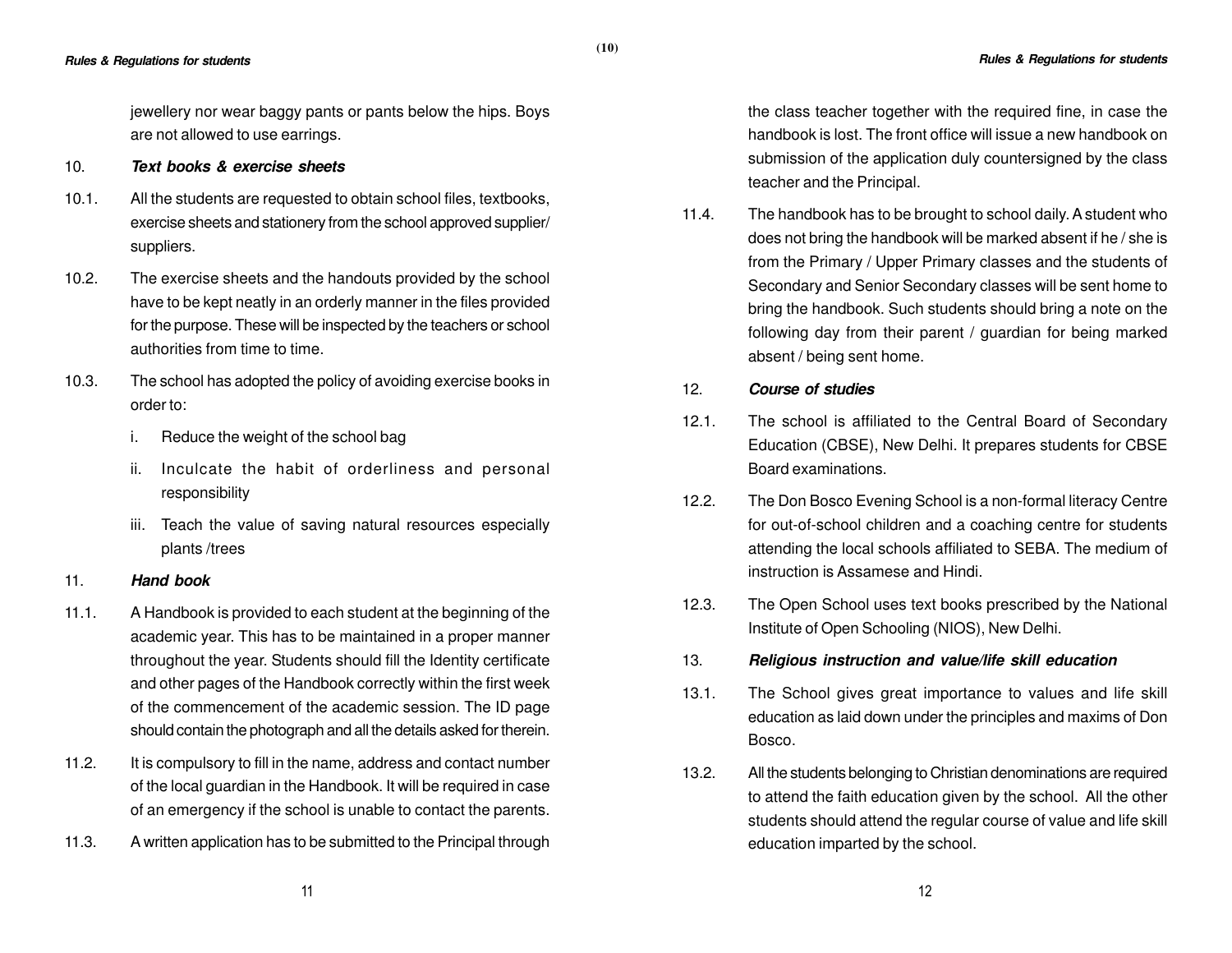- 13.3. The school emphasizes the value of prayer and meditation during the School Assembly and at other times, especially, during religious festivals. The School also introduces and encourages prayers and hymns with universal appeal.
- 13.4. The school encourages everyone to learn and appreciate each other's religious beliefs and cultural traditions and customs. Creation of strong familial bond based on mutual respect and appreciation for each other's faith, culture and traditions is the hallmark of true Bosconians.
- 13.5. Don Bosco School is owned and run by the Catholic Church. No one should show disrespect to the religious articles and images installed in the campus. Religious worship / rituals of other denominations / sects / religions are not performed in the School campus.
- 14. **Entry, assembly, classes, function and exit**
- 14.1. Students should reach the school at least by 7.20 AM. On arrival they should move towards their classrooms through the designated stairways and verandahs.
- 14.2. All should move to the place of the assembly at the bell at 7.25 A.M and should take their places for the assembly in an orderly manner and strict silence.
- 14.3. All should participate in the proceedings of the assembly with due reverence and attention.
- 14.4. Students should move to their classrooms in silence after the assembly. Those awaiting their turn to move towards their classrooms should remain silent in the place of assembly.
- 14.5 The gates of the school will be closed at 7.25 A.M. Late comers will be allowed to call their parents/guardians from the school to inform of their late arrival and that they are required to meet the

teacher-in-charge in this regard.

- 14.6. Students should move out of the classrooms and form double lines in the veranda after the prayer at the end of the classes and should proceed to exit through the designated gate without haste / overtaking / breaking the line when asked to proceed.
- 14.7. All should participate in the school functions whole-heartedly with due attention and discipline. It is not permitted to be absent from class on the days of school functions, programmes and activities.

#### 15. **Medical assistance, first aid & health education**

- 15.1. Parents / guardians should inform the school authorities regarding any ailment their child / ward is suffering from in order to provide timely medical assistance. This information regarding the health and medical needs of the student will help the school to ensure adequate medical care.
- 15.2. Students who feel unwell must report to the class teacher / subject teacher immediately.
- 15.3. The school has signed an MOU with the Society for Promotion of School Health and Lifestyle Consultancy to ensure that proper and timely medical assistance is available during school hours. The project "CHILD" (Child Health Intellectual and Lifestyle Development) will ensure that the school infirmary is adequately staffed and equipped to render medical aid and take care of medical emergencies. Further details can be accessed in the website of project CHILD (**www.projectchild.in).**
- 15.4. Students who are injured should inform the teachers / fellow students and report to the Infirmary for immediate medical attention. The matter should be brought to the notice of the class teacher and Vice Principal / Principal.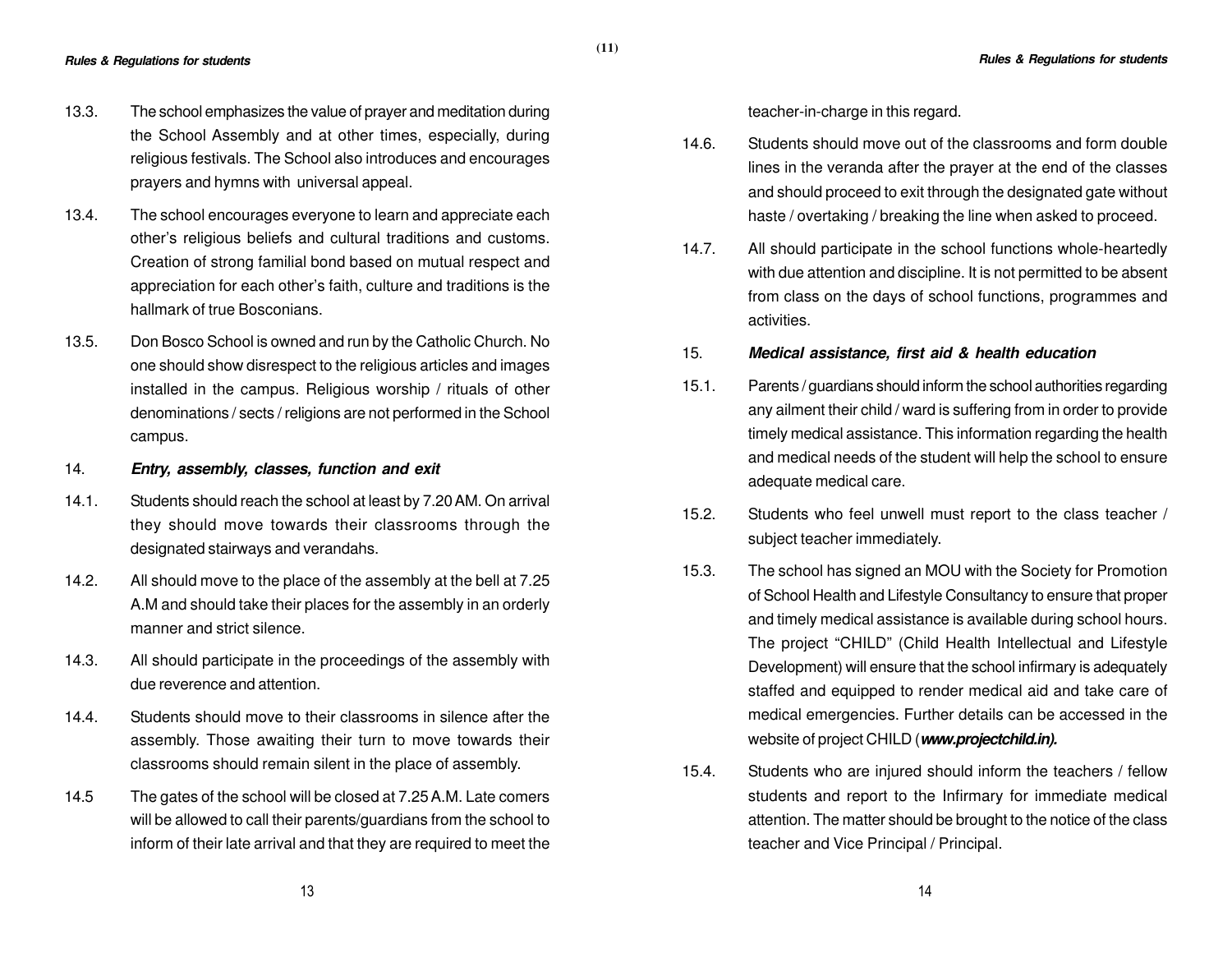- 15.5. Students are, generally, not given treatment within the school, except the immediate First Aid. In case further medical attention is necessary, the "CHILD" personnel shall contact the nearest medical facility for taking the student there for treatment. The expenses for the treatment will have to be borne by the parents / guardians.
- 15.6. Parents / Guardians should provide the "CHILD" personnel with all relevant data necessary to contact them / local guardians. The school cannot be held responsible for any negligence/wrong treatment on the part of the concerned hospital.
- 15.7. While every care will be taken by the school to ensure the safety and well being of the student, the school cannot be held responsible for accidents, minor or serious, to students during their stay in the school or while taking part in sports, co-curricular activities, excursions, study tours, field trips, competitions, within or outside the school premises.
- 15.8. Students will be exempted from games, PT / SUPW by the Principal on the recommendation of a competent Medical Officer, for which a request letter from the parents / guardians along with the medical certificate should be submitted to the Principal.

# **16. Evaluation system**

- 16.1. Lower Primary Section (Classes I IV)
- 16.1.1. Assessments and Evaluations are done and Work sheets completed throughout the year.
- 16.1.2. Skill Proficiency Assessments in various subjects are conducted at the end of each term to assess the student's acquisition of skills taught and practised during the semester.
- 16.1.3. In Primary section, the emphasis is to help the child to acquire:
	- i. Psycho-motor coordination
- ii. Self-care and self-confidence
- iii. Social skills
- iv. Literacy and numeracy
- 16.1.4. The parents / guardians are encouraged to be in close contact with the class teacher and other teachers in order to assist their children/wards in their all round development and growth.
- **16.2. Classes V-XII**
- 16.2.1. The syllabus for the academic year is divided into 1<sup>st</sup> term (April-September) and 2<sup>nd</sup> term (October – March).
- 16.2.2. Continuous and Comprehensive Evaluation(CCE) is made for each student throughout the term based on the formative assessments, assignments and projects.
- 16.2.3. Each term ends with a Summative Assessment.
- 16.2.4 Class XII will have minimum of two Pre-Board examinations in addition to one Unit Test & Mid Term examination.
- 16.2.5. Grades for the following subjects will be awarded on a continuous evaluation basis.
	- i. Work experience for classes V XII
	- ii. Art education for classes  $V X$
	- iii. Physical education for classes  $V XII$
	- iv. Music, dance, arts & crafts and games & sports for classes V – XII.
	- v. General studies and health education for classes XI & XII.
- 16.2.6. Students who fail to hand over the answer scripts to the invigilator will be marked zero in that particular subject. However, he / she will be allowed to sit for the remaining tests / examinations.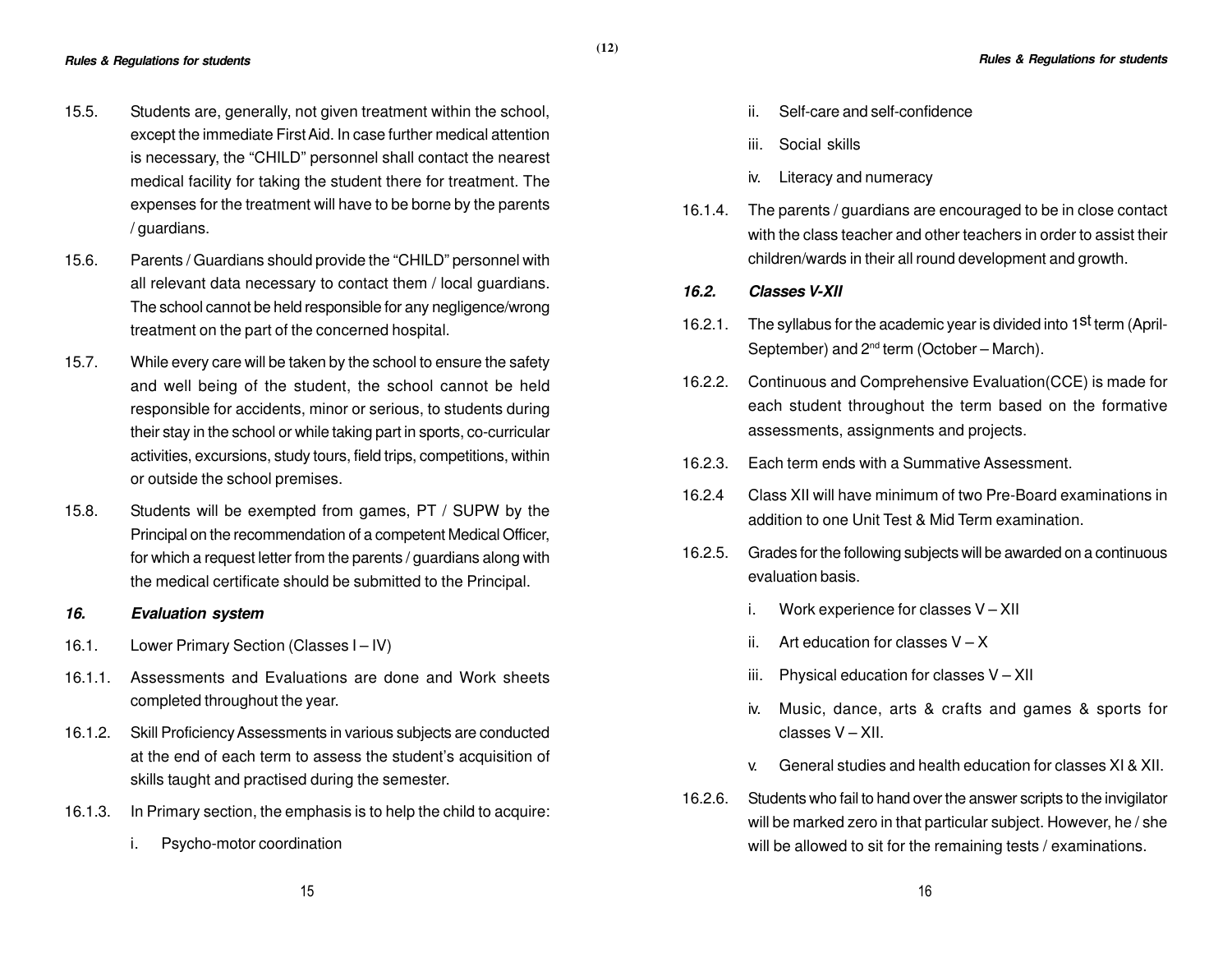# **17. Grading pattern**

- 17.1. The school follows the grading pattern based on CBSE guidelines for classes V to XII.
- **18. Performance report & re-evaluation**
- 18.1. Performance Reports are handed over to the students regularly after each assessment. Parents / guardians are requested to meet the class teachers after each assessment to discuss the performance of their children along with the answer scripts.
- 18.2. The assessment answer scripts / worksheets / evaluation sheets are handed over to the students. The same should be counter signed by the parents / guardians. These answer scripts / worksheets / evaluation sheets are to be retained by the students of classes V to VIII and preserved in the files provided for the purpose. These answer scripts / worksheets / evaluation sheets have to be produced before the Summative Assessment. However students of class IX & X will have to return the answer scripts and they will be retained by the school to be produced before the Board as and when required. Marks will be deducted from the subjects concerned if the answer scripts are tampered with or not produced for inspection before the semester examinations.
- 18.3. Any error or discrepancy in marking the assessment papers should be brought to the notice of the Principal through a written complaint within three days.
- 18.4. Answer scripts of the 1<sup>st</sup> Summative Assessment will be available for inspection by parents / guardians on the "Open Day" for the declaration of the 1<sup>st</sup> term examination results.
- 18.5. The answer script of the 2<sup>nd</sup> Summative Assessment will be reevaluated, if a written request is made by the parent / guardian / student within three days of the declaration of the results. The request should be addressed to the Principal and submitted to

the school office along with the re-evaluation fee for each answer script as prescribed by the school from time to time.

# **19. Promotion/detention**

19.1. Classes: I-IV

**(13)**

19.1.1. The performance of the whole year is taken into consideration for promotion. The assessment is made through the worksheets and other assessments (written and oral) done throughout the year. All the students are promoted to the next class unless the parents / guardians in consultation with the school authorities decide to keep him / her in the same class for another year.

# **19.2. Classes: V to VII**

- 19.2.1. The marks obtained in the Formative Assessments, (projects as well as assignments) and Summative Assessments of both terms will determine the promotion to the next class.
- 19.2.2 A student has to obtain at least a C2 grade in all the subjects in both 1<sup>st</sup> & 2<sup>nd</sup> Summative Assessments.
- 19.2.3 Promotion is based on the average of Summative Assessment of both the terms.
- 19.2.4. All the students are promoted to the next class unless the parents / guardians in consultation with the school authorities decide to keep him / her in the same class for another year. However, those who have not obtained adequate grades for promotion to the next class will have to submit an undertaking by the parents / guardians stating that they will take extra care to ensure that their children / wards improve their performance in the next academic session.
- **19.3. Classes: VIII to XI**
- 19.3.1 The marks obtained in the Formative Assessments, (projects as well as assignments) and Summative Assessments of both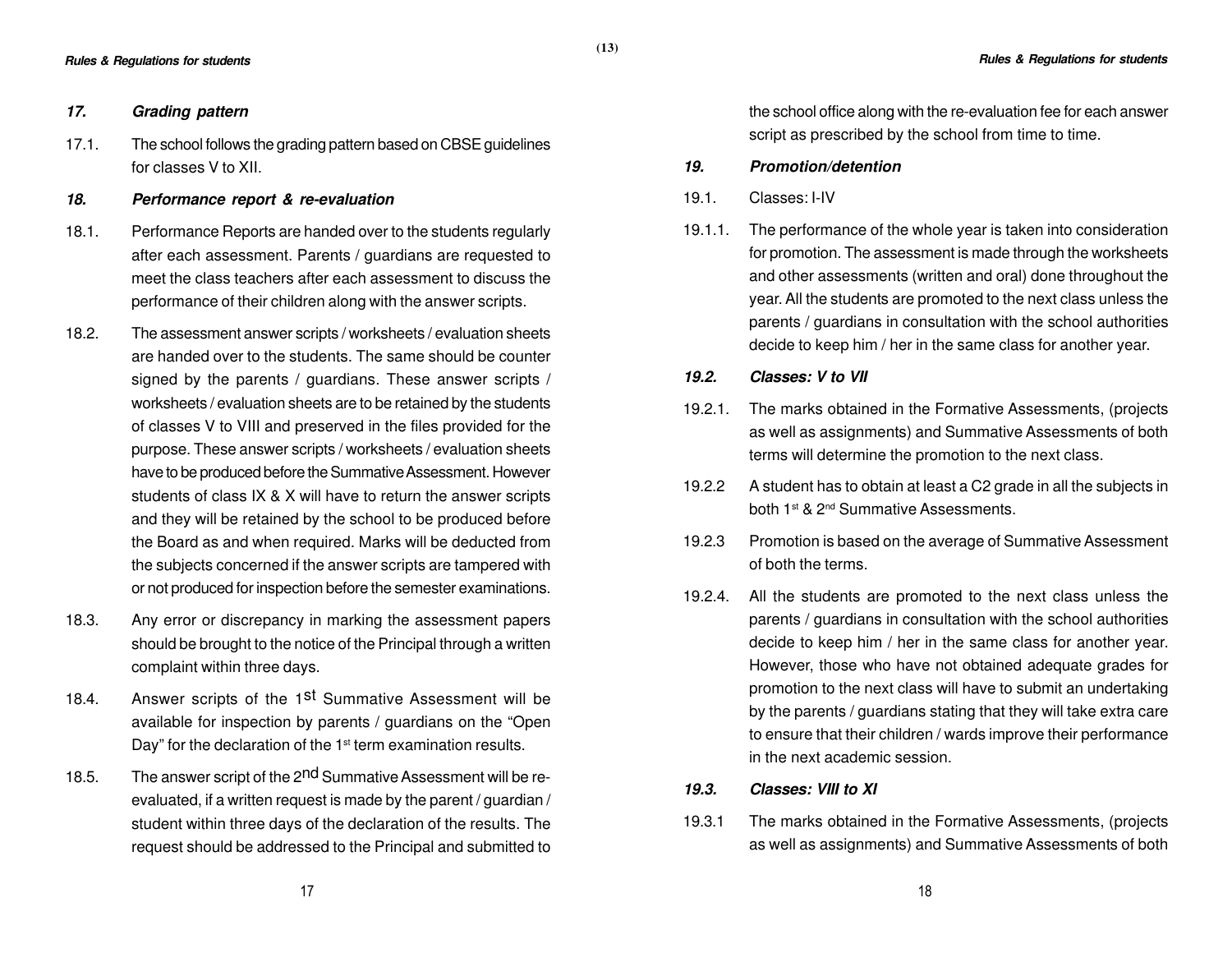terms will determine the promotion to the next class.

- 19.3.2 A student has to obtainat least a D grade in all the subjects in both 1<sup>st</sup> & 2<sup>nd</sup> Summative Assessments for promotion.
- 19.3.3 Promotion is based on average of Summative Assessment of both the terms. A student must at least secure D grade or 33% in each subject in the final assessment to be eligible for promotion. However, a class VIII student should secure C2 grade or 40% in each subject in the final assessment to be eligible for promotion.
- 19.3.4 A student will be allowed to take improvement test if he/she obtains E1 or E2 grade in one subject only. However, a student will be detained in the same class if he/she fails to get at least D grade or 33% in that subject.
- 19.3.5 A student will not be eligible for promotion and will be detained in the same class if he/she fails to get at least D grade or 33% in two or more than two subjects for two consecutive years.
- 19.3.6 Class XI students must pass separately in both theory and practical in subjects involving practical.
- 19.3.7 Parents / guardians are required to bring to the notice of the Principal if there are any grounds like physical disabilities, specific health problems etc. for which special consideration is to be shown to their children/wards sufficiently well in advance.
- 19.3.8 The promotion or detention of a student is based on his/her performance during the whole year and decided by the Principal in consultation with the Moderation Committee consisting of the Vice Principal, the Class teacher and the coordinator of that section.
- 19.3.9 The results of the terminal examinations will be given only to the parents and guardians on the days specified for the same. The

parents / guardians should meet the class teacher concerned to obtain the Progress Report and discuss with him/her the progress of their sons / daughters / wards.

- 19.3.10 If parents / guardians are unable to collect the Progress Report Cards personally due to unavoidable circumstances, they should obtain a written authorization in advance from the Principal to depute someone to collect the progress report on their behalf.
- 19.3.11 In case, a parent / guardian fails to collect the Report Cards on the appointed day from the class teacher, the same may be collected from the school office on payment of late fee as prescribed by the school from time to time.

# 20. **Vacations**

- 20.1. The major vacations during the year are:
	- i. Spring Break
	- ii. Summer Break
	- iii. Autumn Break
	- iv. Winter Break
- 20.2. All the students should attend school on the last and the first working day before and after vacations. Absence on these days will be viewed seriously and a fine as prescribed from time to time will be imposed for each day of absence before and after vacations as the case may be.
- 20.3. The student may be exempted from paying the fine by the Principal only on the grounds of illness of the student or other serious reasons like bereavement provided that a medical certificate is furnished together with the leave application.
- **21. Politeness & etiquette**
- 21.1. All students must be considerate, polite and courteous towards their teachers and fellow students.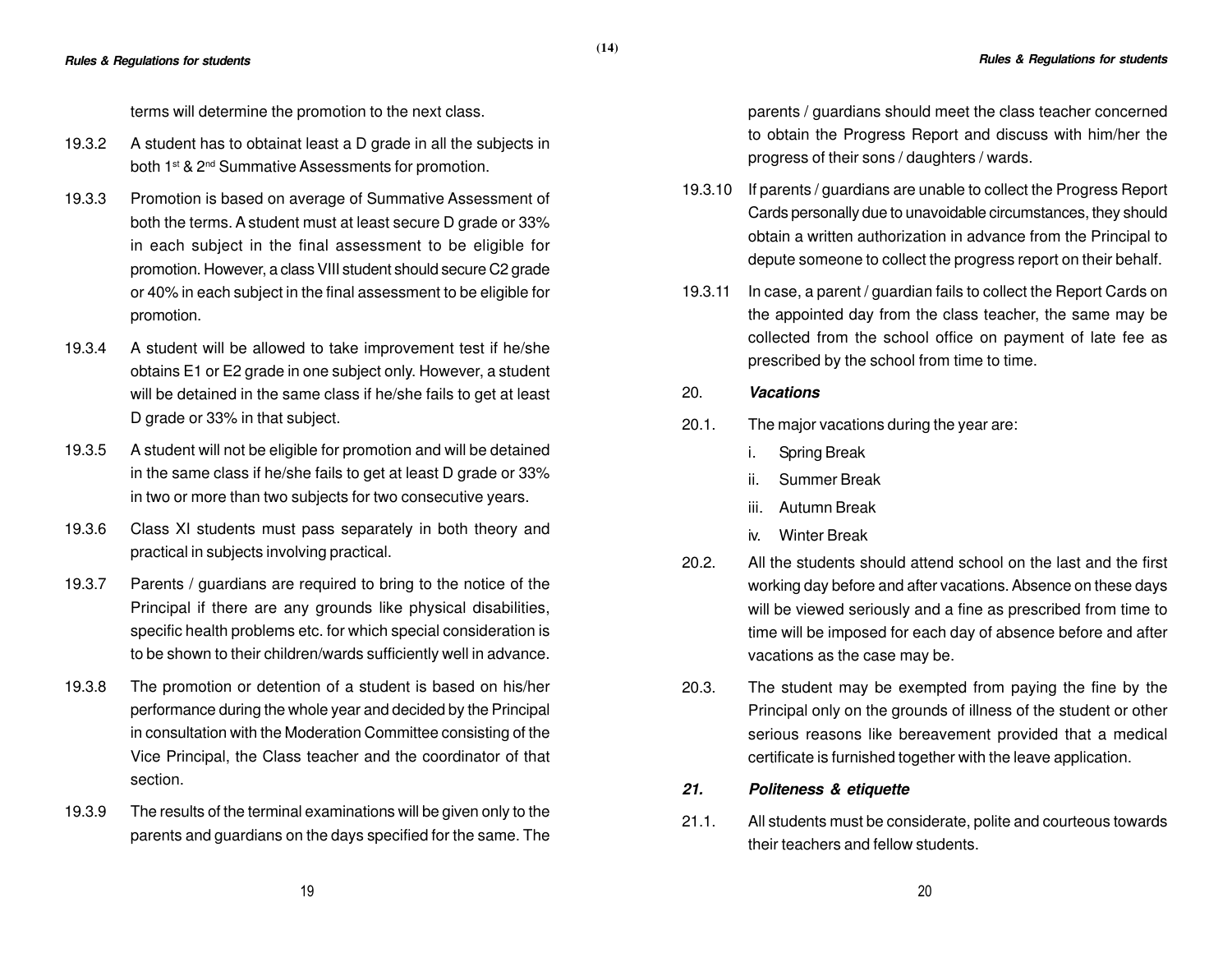- 21.2. The school believes in equality and does not tolerate any form of discrimination based on colour, race, religion, caste, gender or nationality.
- 21.3. All the students should treat each other as brothers and sisters. It is forbidden to cultivate exclusive relationships and groups.
- 21.4. Members of the staff (teaching / non-teaching) and visitors are to be treated with courtesy.
- 21.5. Students should greet teachers and visitors, especially, the elderly and show them signs of respect – e.g. rising to greet, if seated, etc.

# 22. **Personal possessions**

- 22.1. Students should bring to school only the prescribed text books, note books and other stationery items that are needed for school work.
- 22.2. Students are not allowed to bring magazines, CDs, cassettes, ipods, flash / pen drives, paper or books other than school books, mobile phones, cameras, expensive pens/watches, cash in excess of Rs.100.00, electronic gadgets, toys etc to the school. The school authorities may inspect the school bags, including parcels and letters and if any of these items are found in the possession of students, the same will be confiscated and shall not be returned.
- 22.3. No buying / selling nor exchanging of anything is allowed in the school.

# 23. **Lost & found**

- 23.1. All personal and school property losses and thefts must be reported to the School office.
- 23.2. If any item is found by a student, it should be handed over to the Principal immediately.

23.3. The lost items are kept in the Lost and Found cupboard, the key of which is available with the Security staff.

#### 24. **Transport**

- 24.1. The school does not provide transport to and from school but outsources the same to transport providers.
- 24.2. Students who are to leave by bus should proceed to the buses in line and remain seated in the bus.
- 24.3. All the students should behave properly in the bus. They should not talk boisterously and shout while they travel and should not cause any nuisance / disturbance in the bus. They should respect people on the way and in the bus. If any complaint is received by the school authorities about misbehaviour of any student / students, stern action will be taken against him / her / them.
- 24.4. Teachers and Captains appointed to monitor the school buses should ensure that all the students of their respective buses maintain discipline while traveling. They will also take daily attendance of those who use the bus and submit the same to the school office.
- 24.5. Only bona fide students who have obtained the bus cards and the designated staff of the school will be allowed to travel by school bus. Parents / guardians are not allowed to travel by the school bus.
- 24.6. Students who have not paid the bus fees should not travel by the school bus. Students should always carry with them the valid Bus Card. Those who are not authorized to travel but are still availing the school bus facility will have to pay the bus fee for one full quarter as fine.
- 24.7. Parents / guardians are requested to make proper arrangements to take their children immediately after school hours. Though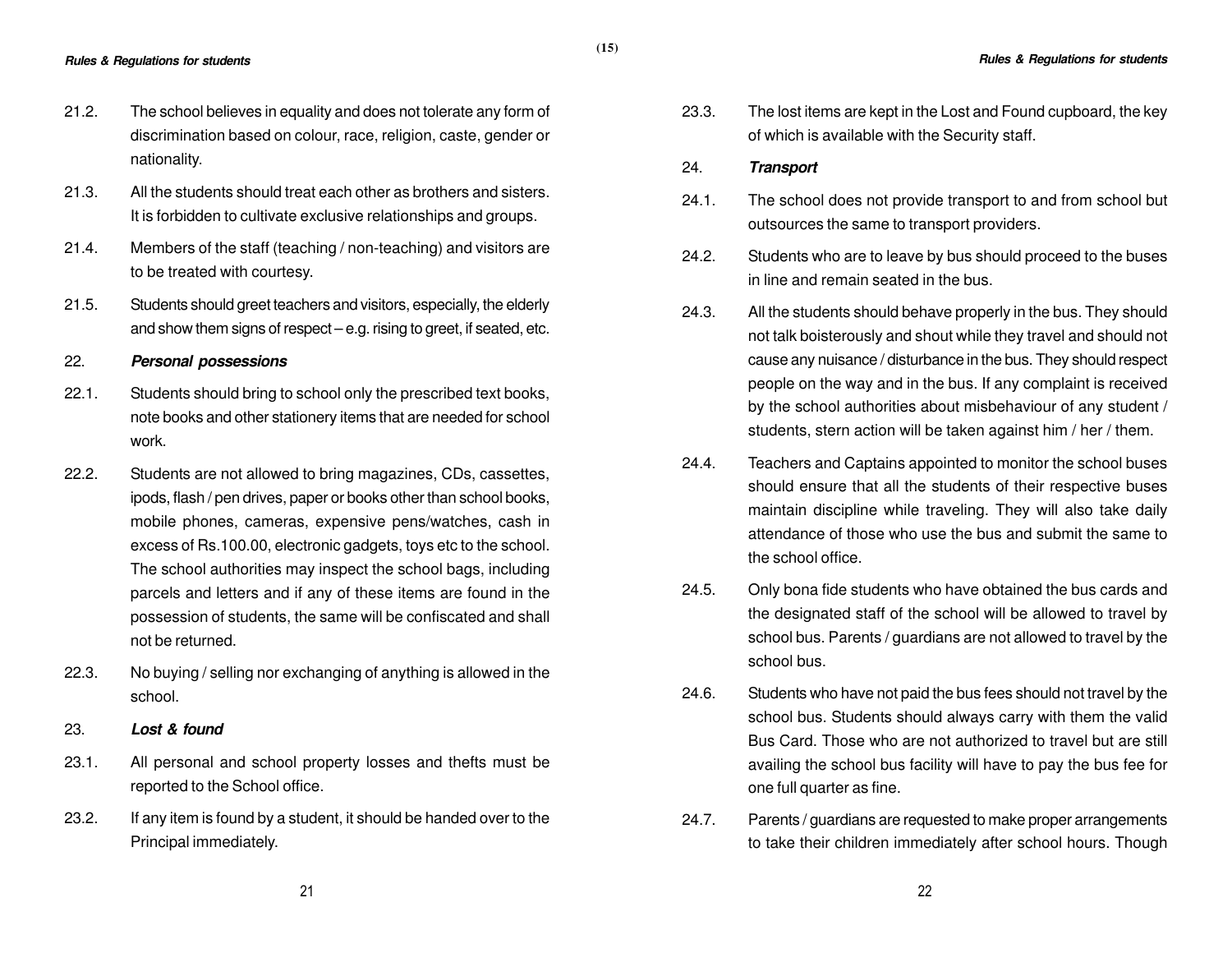proper care will be taken to ensure the safety of the children, the school cannot be held responsible if a student leaves the school campus on his / her own accord.

24.8. Students should not be sent to school in personal cars.

# 25. **Student leaders**

- 25.1. The Principal appoints the student leaders and volunteers after due consultation with the coordinators and teachers.
- 25.2. Class monitor and vice class monitor are appointed by the Principal after consulting the coordinators and the class teacher.
- 25.3. The Class monitor is the leader of the class and is responsible for discipline, unity and overall performance of the class under the guidance of the class teacher.
- 25.4. The Class Monitor should ensure that discipline is maintained in the class, when the teachers are absent. He / she should not allow any of his / her classmates to be disturbed or bullied by other classmates. He / she should report to the class teacher about those students who create nuisance in the class.
- 25.5. The vice class Monitor assumes the responsibilities of the class Monitor in the absence of the class Monitor.
- 25.6. Prefect and Vice Prefect are the student leaders who are appointed by the Principal after consulting the House Master. The Prefect takes the responsibility for the entire house of the school under the guidance and supervision of the House Marshall.
- 25.7. House captains / Vice captains are appointed by the Principal after consulting the Class teacher and the House Marshall. They are responsible for their own respective houses.
- 25.8. Prefects, Class monitors and House captains and their Deputies are responsible for the overall discipline and enforcement of all the rules of the school. Students should, therefore, heed to their

instructions and obey them. Disobedience and disrespect towards them will tantamount to disobedience and disrespect to the teachers and the Head of the institution. Suitable disciplinary actions will be taken against those who disrespect the student leaders and their legitimate instructions.

# 26. **Responsibilities of monitors/prefects/house captains**

26.1. The Monitors, Prefects and House Captains should assist the Class teachers / House Marshalls in maintaining discipline among the students. They should set a personal example by their own behaviour and conduct. They should show leadership skills and manage their peers and work for the well being of the school. They are expected to win the respect of their juniors, peers and teachers. They should display qualities of fairness, firmness, care and enthusiasm and be a source of strength and inspiration to their fellow students and the school authorities.

# 27. **Support staff**

- 27.1. The support staff of the school has assigned duties. Members of the staff / students / parents / guardians are not allowed to demand of them any unauthorized services or engage them for their personal needs and errands.
- 27.2. The members of the staff, parents and students are not allowed to tip the support staff.

#### 28. **Use of school telephones**

- 28.1. Students are not permitted the use the school telephones except with the permission of the Principal / Vice Principal. The school telephone is to be used only in case of an emergency.
- 29. **Damage of school property / belongings of others**
- 29.1. It is the responsibility of everyone to safeguard the property of the school. Students are liable to pay for any loss or damage caused to the sports material or other school properties or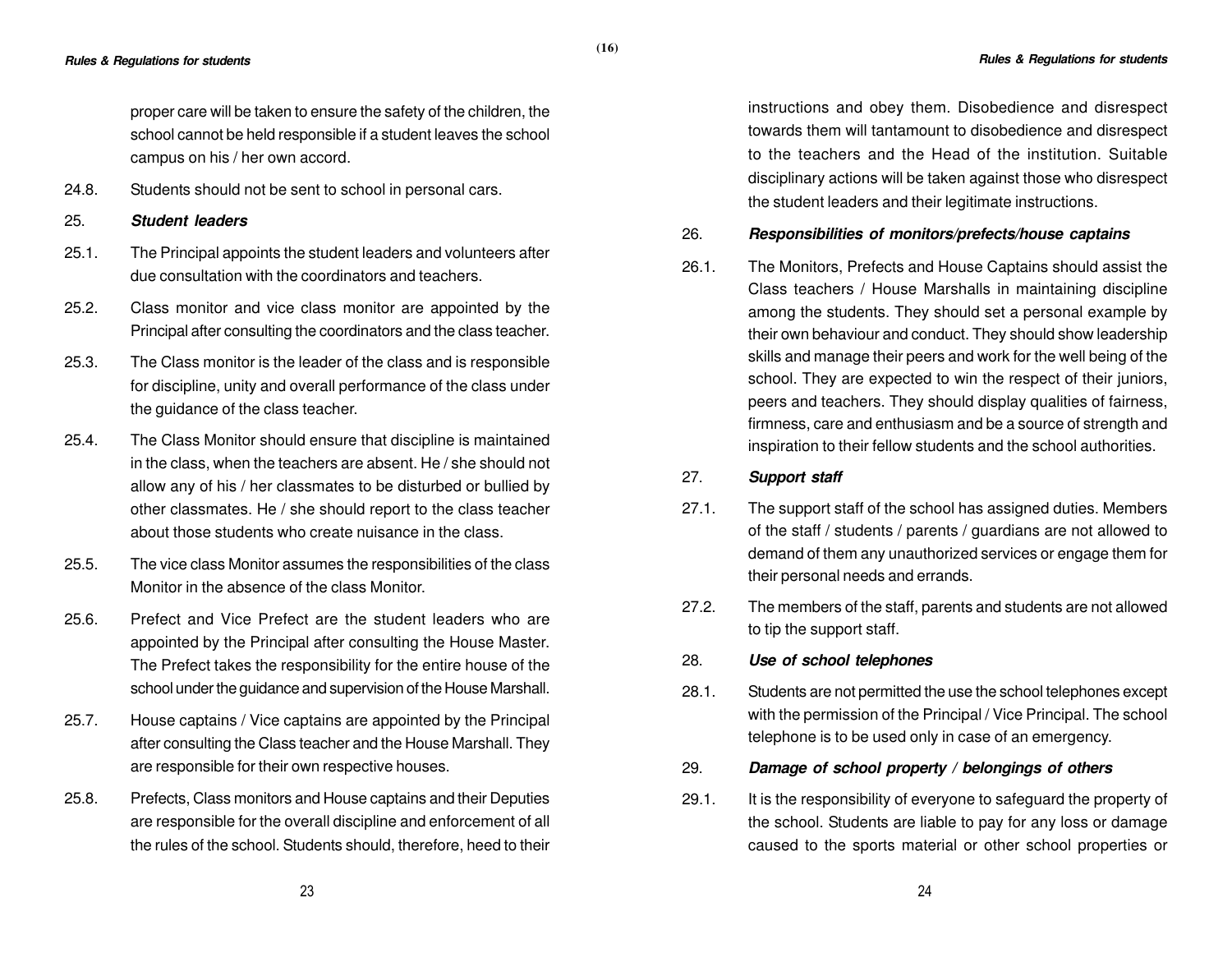belongings of others. The whole group or class will be fined, if no one accepts his / her / their fault.

29.2. Students are forbidden to deface / write on walls, cupboards, desks or clothes. If any student is found indulging in such activities, appropriate fine to repair or replace the item thus damaged will be imposed upon the student concerned. Other exemplary punishments may also be imposed, if found, necessary.

#### 30. **Cleanliness & supw (socially useful productive work)**

- 30.1. SUPW captain/vice captain is appointed by the Principal in consultation with the Class Teacher to assist the Class Teacher in organizing the socially useful productive work of his / her class.
- 30.2. The School believes in the dignity of labour and expects every student to contribute his / her share in keeping the campus clean. No one will be exempted from carrying out normal duties connected with the cleanliness of the class rooms / school campus on the basis of caste, creed or social standing of parents.
- 30.3. The cleanliness of the School Campus is the responsibility of every student. Each class will be assigned areas for upkeep and cleanliness.
- 30.4. Students along with the class teacher are responsible for the upkeep and cleanliness of their own classrooms and the veranda in front of their classrooms. The students assigned to do the "Socially Useful Productive Work" (SUPW) should be diligent, responsible and committed to their work. Every classroom is expected to look attractive with suitable displays and decors.
- 30.5. Students are forbidden to bring disposable water bottles, disposable plastic containers, bags etc to the school.
- 30.6. Lights and fans must be turned off when classrooms are not in use. The SUPW captain should ensure that the students turn off the lights and fans.
- 30.7. The SUPW captains should ensure that the classrooms are locked during long breaks or when the classes are held elsewhere.
- 30.8. The class is responsible for obtaining a new lock if the keys are lost due to the negligence of the class. The duplicate key should be kept in the office of the Principal.
- **31. The house system / co-curricular activities**
- 31.1. **House system**

**(17)**

| <b>House</b>    | <b>Patron</b>      | Motto                    | Clour  |
|-----------------|--------------------|--------------------------|--------|
| Bezbarua        | Lakhinath Bezbarua | No pain, no gain         | Yellow |
| <b>Bordoloi</b> | Gopinath Bordoloi  | Character is true wealth | Green  |
| Lachit          | Lachit Borphukan   | Service to humanity      | Red    |
| Phukan          | Tarun Ram Phukan   | Nobility of character    | Blue   |

- 31.2 Cultural and co-curricular activities of the school are conducted through the house system, clubs, specialized groups and cultural associations organized by the school in accordance with the Don Bosco's system of education.
- 31.3 The school does not permit student unions.
- 31.4 All students are encouraged to take active part in sports, games, clubs and other co-curricular activities of the school.
- 31.5 Students are encouraged to become members of any club / association and take active part in its various activities.
- 31.6 Non-scholastic activities are a part of school curriculum and all the students are encouraged to participate in them. Participation and excellence in non-scholastic activities i.e. sports / games, NCC, scouting, yoga, shramdaan, swimming, gymnastics, trekking, literary, cultural, associations / clubs / groups / troops will be awarded grades as per CBSE norms.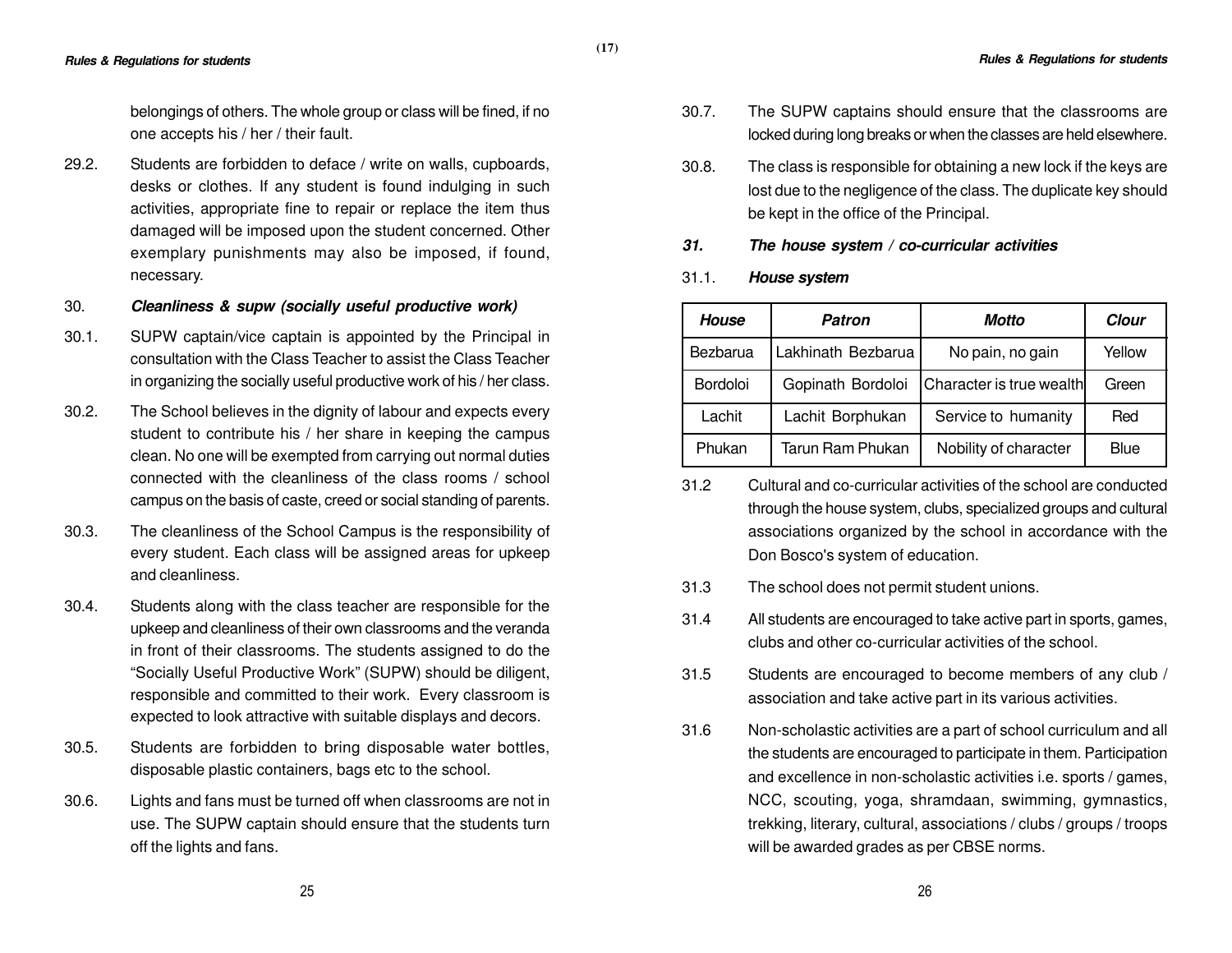- 31.7 Students who are selected / nominated /sponsored by the school to participate in non-scholastic activities (games & sports, literary and cultural competitions) will be awarded grades as per the grading system suggested by CBSE.
- 32. **Clubs / associations / groups / troops / sports / academies etc.**
- 32.1. Every student is expected to be a member of at least one club / association / troops / groups / sports academies. Clubs / associations / troops should be committed to its aims and ideals and should have meetings and activities on a regular basis in order to award grades to its members.
- 32.2. A student should have a minimum of 80% attendance at meetings & activities of club / association / troops / groups. Grades will be awarded for:
	- i. Attendance at meetings and participation in activities
	- ii. Performance and participation
- 32.5. The grades will be proposed by the teachers animating the club/ association/troop/group and awarded by the Principal.
- 32.6. Students should apply to obtain grades for the non-scholastic activities with all the relevant documents to the Principal one month before the commencement of the Semester examinations. Applications which are received late will not be entertained.
- 32.7. The house system / clubs / cultural associations / interest groups etc provide ample opportunities for the all round education and development of the students. They also provide sufficient avenues for the development of leadership and human resource management skills among the students. Parents / guardians should, therefore, encourage their child/ward to take part in these activities of the school.

#### 33. **Coaching in co-curricular activities**

- 33.1. Coaching will be given as per the schedule to be published by the school from time to time.
- 33.2. The selected students are required to obtain all necessary sports kits for the games they have opted.
- 33.3. Students who are selected for coaching will have to attend the coaching sessions as per the schedule published by the concerned department.
- 33.4. Students should maintain punctuality and regularity for the coaching sessions.
- 33.5. Leave application will have to be submitted to the coach if, for any reason, one is unable to attend a training session. The coach will enter the details of such leave in the attendance register maintained by him/her.
- 33.6. There will be coaching camps during school breaks (vacations). All the students will have to participate in the camps. The names of the students who fail to attend the coaching camp without authorization will be struck off.
- 33.7. Students should take prior permission from their parents / guardians to participate in the matches that are organized outside the school.
- 33.8. There will be no coaching during examination days.
- 33.9. Fees for each quarter should be paid during the first month of the quarter.
- 33.10. A student should pay the fee for the entire semester, once he / she enrolls for coaching.
- 33.11. Students who do not make adequate progress in the game for which he / she is being coached will be asked to discontinue their coaching.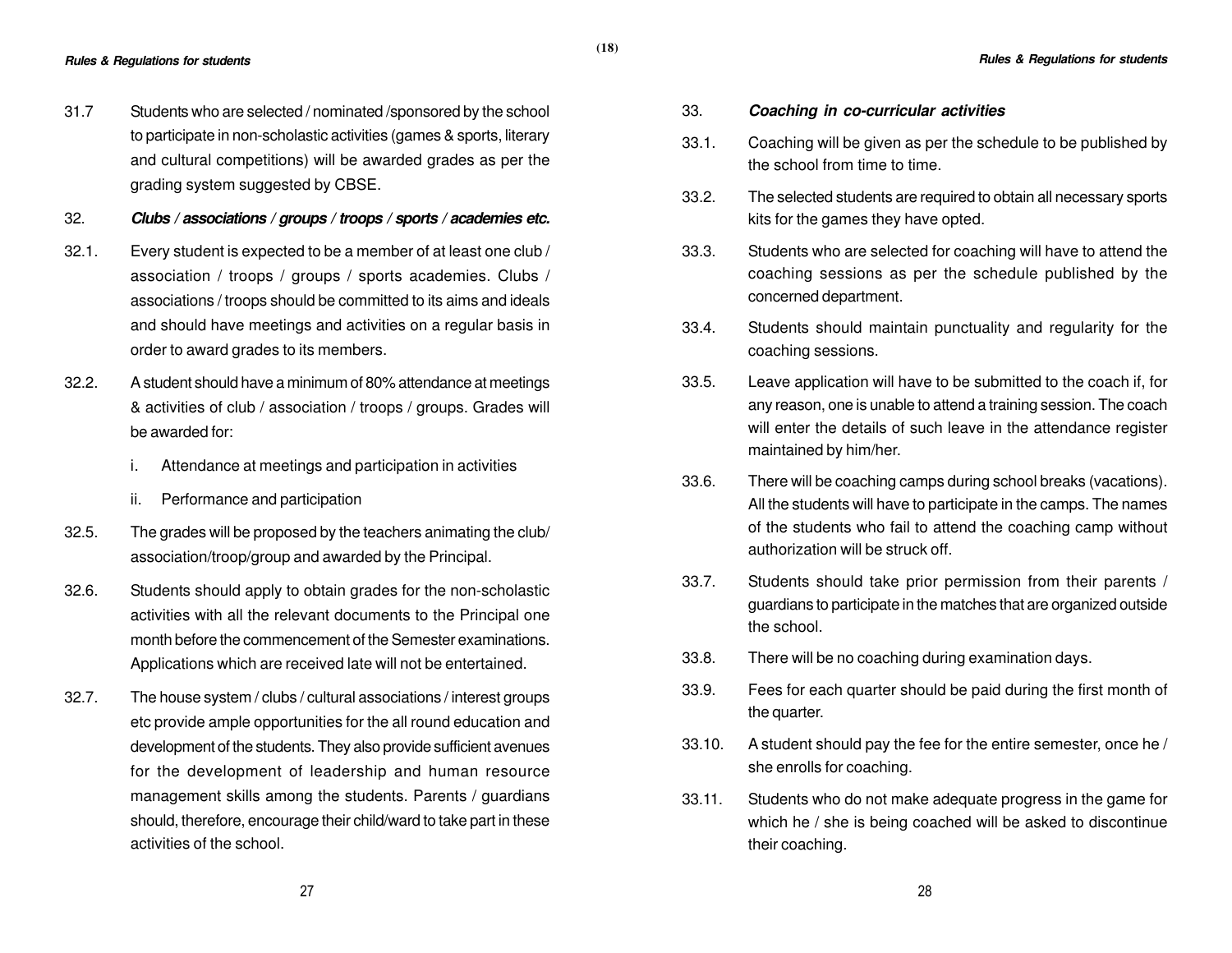#### 34. **Access to the campus**

34.1. The students should be in their school uniforms and have their ID cards with them in order to enter the campus. They should also have their ID cards with them when they are coming for coaching.

**(19)**

- 34.2. Parents / guardians / others are welcome to the office for any work on all working days between 12.30 pm - 3.30 pm.
- 34.3. Parents / guardians who wish to meet the coordinators, class teachers or subject teachers should get prior appointment. Parents / guardians are not allowed to meet them during class hours except with the special permission of the Principal.
- 34.4. Those who wish to meet the Principal / Vice Principal should make prior appointments through the Front Office. The visiting hours are between 2.00 P.M. and 3.30 P.M. on all working days. They will not be available during school hours.
- 34.5. Only bona fide members of the staff and students are allowed into the campus during school hours. Others are required to obtain permission from the Principal to enter the campus. The security may request for the ID card at the gate.
- 35. **Attendance / absence from class**
- 35.1. Students are not allowed to stay away from class without leave except when the cause is sudden illness or other unforeseen circumstances.
- 35.2. A student will not be granted leave of absence nor will he / she be allowed to leave the school during school hours except with a written request of the parents / guardians and duly approved by the Principal.
- 35.3. Birthdays, excursions, festivals, urgent business, time to study for examinations / tests etc., are not considered to be valid reasons for granting leave.
- 35.4. A leave, whenever it is sanctioned, must be recorded in the regularity record of the student's school Handbook with the signature of the sanctioning authority and countersigned by the parent / guardian.
- 35.5. The reason for any absence is to be entered in the regularity record duly signed by parents/guardians and produced before the sectional co-ordinator for countersignature. The student should, however, obtain the signature of the Principal, if the absence exceeds 5 days.
- 35.6. A medical certificate should be produced in support for the days of absence from school, if the absence is on medical grounds.
- 35.7. Students are not allowed to absent themselves from class on days prior to tests and examinations. Marks will be deducted from the ensuing tests / examinations for these absentee students.
- 35.8. A student who has been absent continuously for 15 calendar days without due authorization from the Principal will have his name struck off the rolls and may not be re-admitted. If readmitted, fresh admission fees will be charged.
- 35.9. Students who do not have at least 80% attendance may not be allowed to appear in the Summative Assessment at the end of each semester.
- 35.10. It is compulsory for a student to be present on the last working day before the vacation and on the first working day after the vacation.
- 35.11. At least 80% attendance is compulsory. Students shall also be required to have at least 80% attendance in the laboratory for practical work in the subject involving practical. Students who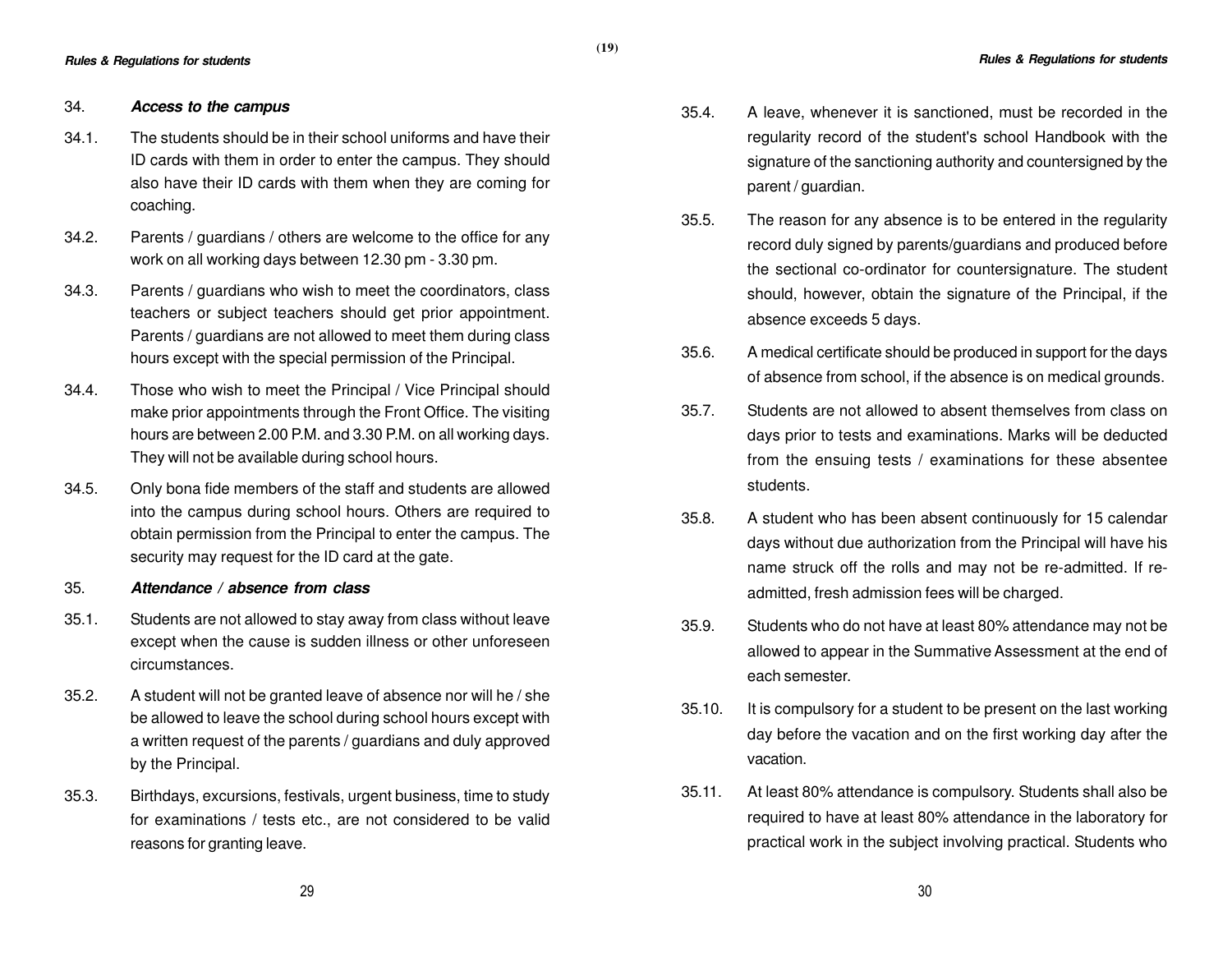do not fulfill the required percentage of attendance will not be allowed to sit for the examinations.

- 35.12. At least 60% attendance is required for students participating in sports at national level organized by Federations, Central Board of Secondary Education (CBSE) and School games Federation of India (SGFI). These students are also required to have 60% attendance in the laboratory for practical work in the subjects involving practical. Students who do not fulfill the required percentage of attendance will not be allowed to sit for the examinations.
- 35.13. It is also not permitted to be absent from school on the days of school functions/programmes and activities.

#### 36. **Late arrivals & early departures**

- 36.1. A student who comes late to school will be allowed to attend classes only after the parents/guardians meet the concerned teacher. They must enter the date and time of arrival under 'Late' of the regularity record. The parents / guardians should meet the Principal after every "fifth late arrival" and explain the reason for the late arrival of their child / ward.
- 36.2. A student who comes late to school is allowed to enter into the class only when he / she shows the Class teacher / teacher-incharge the regularity record duly countersigned by the Principal / Vice Principal.
- 36.3. Students who have to leave the school early for any reason whatsoever should obtain written permission from the Principal / Vice Principal. The same should be shown to the class teacher before leaving the school campus.
- 36.4. Students will not be allowed to take half day leave.
- 36.5. Students should obtain the gate pass if he / she wishes to leave

the campus during the class hours and should show the same to the class teacher. On re-entering the campus he / she should get the security to note the time of entry. The pass should then be submitted to the Front Office.

36.6 A student will be sent home due to failure in wearing the school uniform / failure in bringing books to class / failure in getting signature of parent on the remarks written by teachers / Principal in the Hand Book / habitually coming late to school / creating disturbance in class etc. after due intimation to the parents/ guardians.

#### 37. **Examinations**

**(20)**

- 37.1. The students should enter the examination hall in perfect silence and sit silently in their respective places.
- 37.2. Students should ensure that there are no papers / books / handbooks / calculators / mobile phones / previous question papers in the desks / instrument boxes / pockets. Students should bring it to the notice of the invigilator, if any such material is found and have it removed. It will be construed as an intention to use unfair means if any such paper / book is found with or near anyone during the examinations and suitable penalty will be imposed.
- 37.3. Students are allowed to bring only the writing board, the admit card, instrument box, writing and drawing materials into the examination hall. Students should not bring anything into the examination hall that could be used as unfair means in the examinations.
- 37.4. One mark out of twenty five, two out of fifty and three out of eighty / hundred will be deducted in each examination on failure to produce the admit card or wear the full uniform.
- 37.5.. One mark out of twenty five, two out of fifty and three out of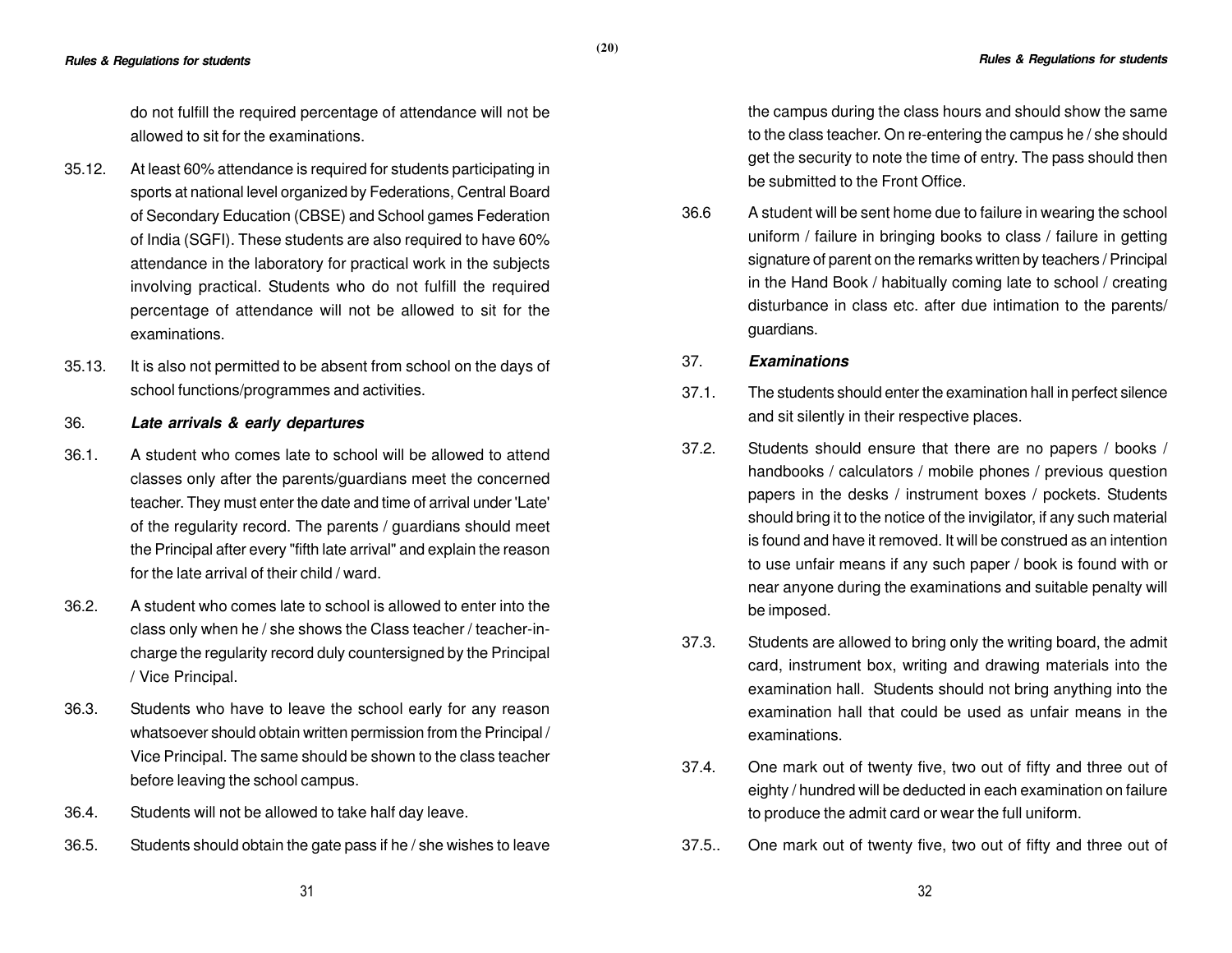eighty / hundred will be deducted in each examination, if a student is found talking, disturbing, prompting either through words or signs during the examinations.

37.6 A student will not be allowed to continue the test/examination, if he/she is found to be using unfair means (copying, enabling others to copy, bringing texts or books etc) in tests and examinations, and no mark/grade will be awarded for that subject. However, he / she will be allowed to sit for the remaining tests/ examinations.

#### 38. **Answer book**

- 38.1. Students should write all the particulars asked for on the ID page of the answer books, including the name of the subject and set number, if any, of the question paper.
- 38.2. All the pages of the answer book and additional sheets should be numbered.
- 38.3. Name / class / roll number / section, any identity mark etc. should not be written in any place in the answer book nor on additional sheets / graphs/ maps other than the ID page. One mark out of twenty five, two out of fifty and three out of eighty / hundred will be deducted in each examination, if he / she does so.
- 38.4. All the additional sheets should be tied properly with a double knot or stapled at the time of submission of the answer book.

#### 39. **Question paper**

- 39.1. Students should read the entire question paper as soon as they receive the question paper during the allotted time and clear doubts, if any. No further doubts / clarifications will be entertained by the invigilators after the allotted time.
- 39.2. The question paper should be left behind in one's place along with the answer book if one has to leave the examination hall for

any reason. It is strictly forbidden to take the question paper out of the examination hall during the examinations.

39.3. The examinees should not write anything on the question papers. One mark out of twenty five, two out of fifty and three out of eighty / hundred will be deducted in each examination, if he / she does so.

#### 40. **Permission to leave the hall during the examinations**

- 40.1. No one will be allowed to leave the examination hall during the first 60 and the last 30 minutes of the examinations.
- 40.2. Invigilators will permit only one student at a time to leave the examination hall during the examinations.

# 41. **Completion of the examination**

- 41.1. Students will be allowed to leave the examination hall only after the warning bell on submission of the answer book.
- 41.2. Students should ensure that all the particulars asked for in the ID page have been provided before the submission of the answer book.
- 41.3. Students should check and ensure that the pages including the additional papers / maps etc used for the examination are numbered correctly. The total number of pages used should be entered on the ID page.
- 41.4. Students will be allowed to write till the final bell. They should stop writing at the final bell and should hand over the answer book immediately, failing which one mark out of twenty five, two out of fifty and three out of eighty / hundred will be deducted.
- 41.5. Students should leave the hall and the school building immediately after the answer book has been submitted to the invigilator. They should not loiter around in the school verandas / basketball courts. They should proceed to the galleries in Rang Ghar and wait to exit through the canteen gate.

**(21)**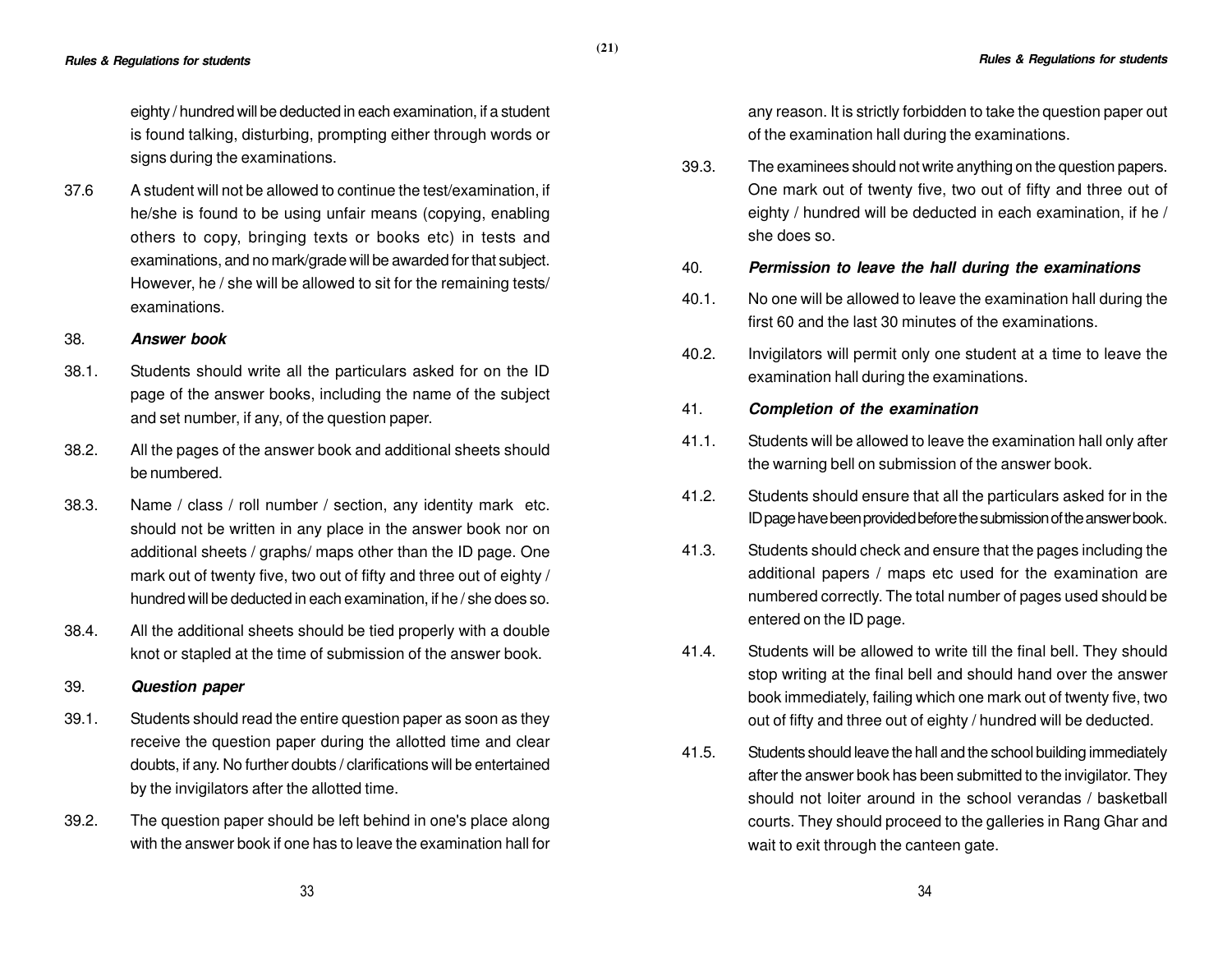41.6. Students who fail to hand over the answer scripts to the invigilator will be marked zero in that particular subject. However, he / she will be allowed to continue with the remaining examinations.

#### 42. **Withdrawal & expulsion**

- 42.1. Transfer Certificate / School Leaving Certificate will be issued when all dues have been paid and on receipt of a written application from the parent / guardian mentioning therein the date of admission, class, section and ID number of the pupil.
- 42.2. Students who do not acquire minimum level of proficiency may be asked to leave the school as being either unwilling or unable to study.
- 42.3. The School may ask a parent / guardian to withdraw his / her ward from the school for the well-being and smooth running of the school giving reasons thereof.
- 42.4. Students are liable to be dismissed at any time of the year for their irregular attendance, insubordination, habitual idleness, disobedience and conduct affecting the morale of the school, unless the student corrects himself / herself after having been admonished.
- 42.5. A student may be asked to leave if he / she is suffering from any disease which would be harmful to the other fellow students.
- 42.6. A student is liable to be suspended or dismissed for any misbehaviour of a serious nature that has become public knowledge, even if it has taken place outside the school premises.
- 42.7. A student is liable to be suspended or dismissed for any act of indiscipline, insubordination, interference in administration or for disrespect to any member of the staff or any religion or community unless the student corrects himself / herself after having been admonished.
- **Rules & Regulations for students Rules & Regulations for students**
	- 42.8. A student is liable to be suspended or dismissed for any act of violence of any form, physical or verbal, either in the school or in the school bus, if he / she does not correct himself / herself after being admonished
	- 42.9. Tobacco in any form, alcohol and other intoxicating substances / drugs is forbidden within the school campus and in the school bus. A student is liable to be suspended or dismissed if he / she is found possessing / using such substances.
	- 42.10. Students are forbidden to bring explosives / fireworks / ink / colour, dangerous implements / knives / pistols etc and toys to the school. Exemplary disciplinary action will be taken against students disobeying this rule. The student may be asked to discontinue for the well being of the school and its members, if necessary.
	- 43. **Library**
	- 43.1. The Library is a place for serious reading/study. Strict silence must be maintained in the Library.
	- 43.2. Books must be handled carefully so that no damage is done to any book.
	- 43.3. A reader must not underline or dog-ear any page of the books.
	- 44. **Reference libraries**
	- 44.1. It is open to the students of Classes IV XII for reading or consulting books and periodicals.
	- 44.2. Students are allowed to take only a pen and a notebook into the reference libraries.
	- 44.3. No books shall be taken out of the Reference Libraries.
	- 44.4. No tracing of nor marking on any book or map is allowed.
	- 44.5. Any damage caused will have to be borne by the student concerned.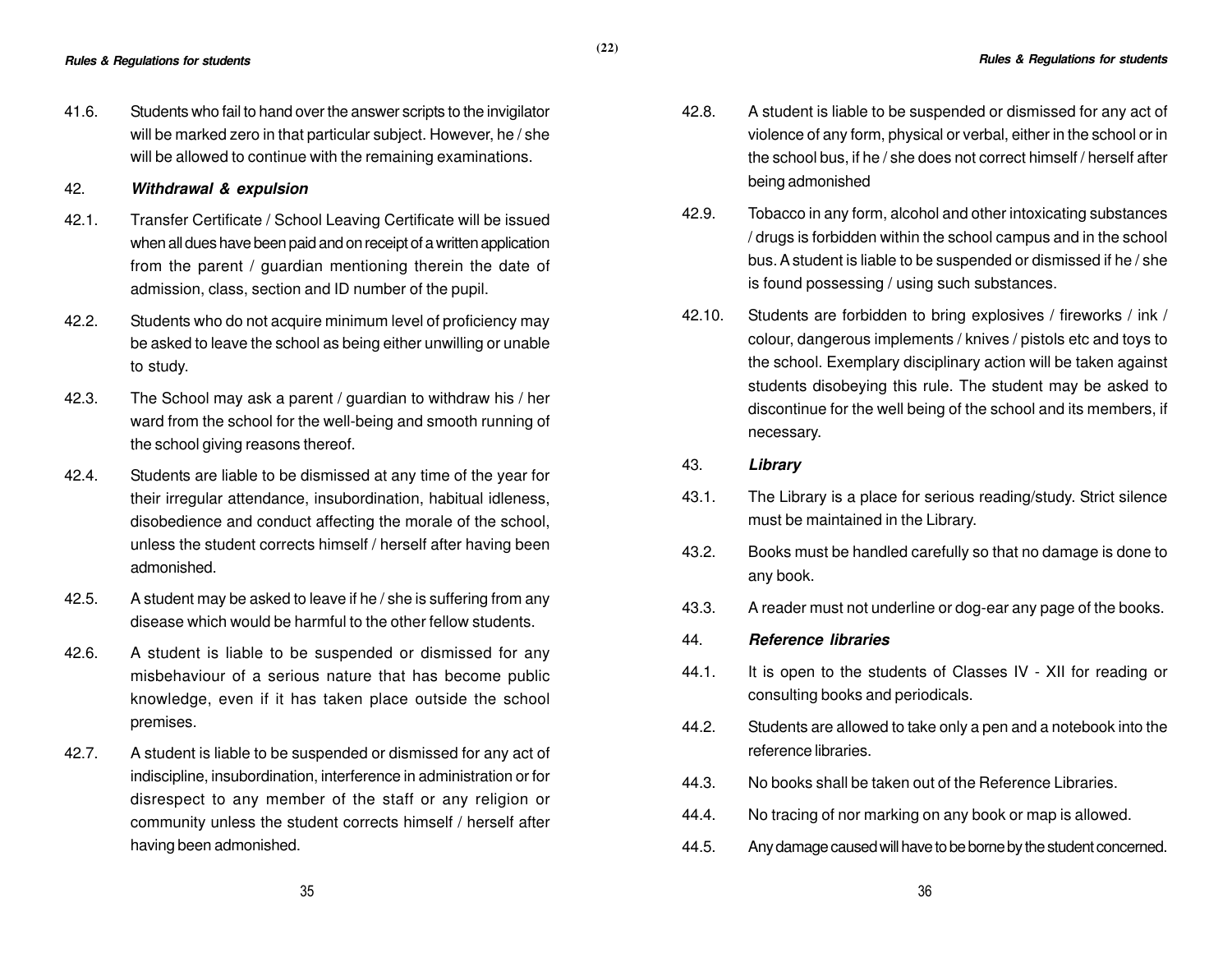- 44.6. Books should be replaced in their proper places after use.
- 44.7. The guidance of the Librarian may be sought regarding books one wishes to consult.

**(23)**

- 44.8. The Librarian may refuse entry to anyone who misbehaves in the Library and may also send him/her out of the library, if he/ she disturbs inside the library.
- 44.10. Students are to ensure that all books and journals are put back in their proper places before leaving the Library.
- 44.11. Students are not allowed to take any book outside the reference library. The Librarian may allow a student to use the facility in the Reading Room to take a copy of any article that he / she finds interesting.

#### **45. Lending library**

- 45.1. Books will be issued once in two weeks. Students may borrow books on the day and time fixed for each class.
- 45.2. Students should leave the Library immediately after receiving the books.
- 45.3. Students should bring it to the notice of the Librarian if any defect is noticed, when taking a book.
- 45.4. Students must replace the books, if the same is lost or damaged.
- 45.5. Students who have not returned the books on the due date, should return the same with a fine of Rs.5.00 for each day of delay.
- 46. The Library is open on all working days from 7.00 A.M. to 3.30 P.M with half an hour break for lunch.

#### **47. Amendments**

47.1 These rules are approved by the Managing Committee which reserves to itself the right to amend, modify, add or delete any rule through resolutions / office orders / circulars from time to time and all such amendments, modifications, additions and subtraction shall take effect from the date as stated therein and shall be binding on all.

47.2 Principal is the interpreter of these rules. He may, if necessary, not withstanding anything contained in these rules, suspend the operation of or make an exception to any particular rule for the best interest of the school and report the fact in writing with reasons thereof to the Managing Committee for their information and advice.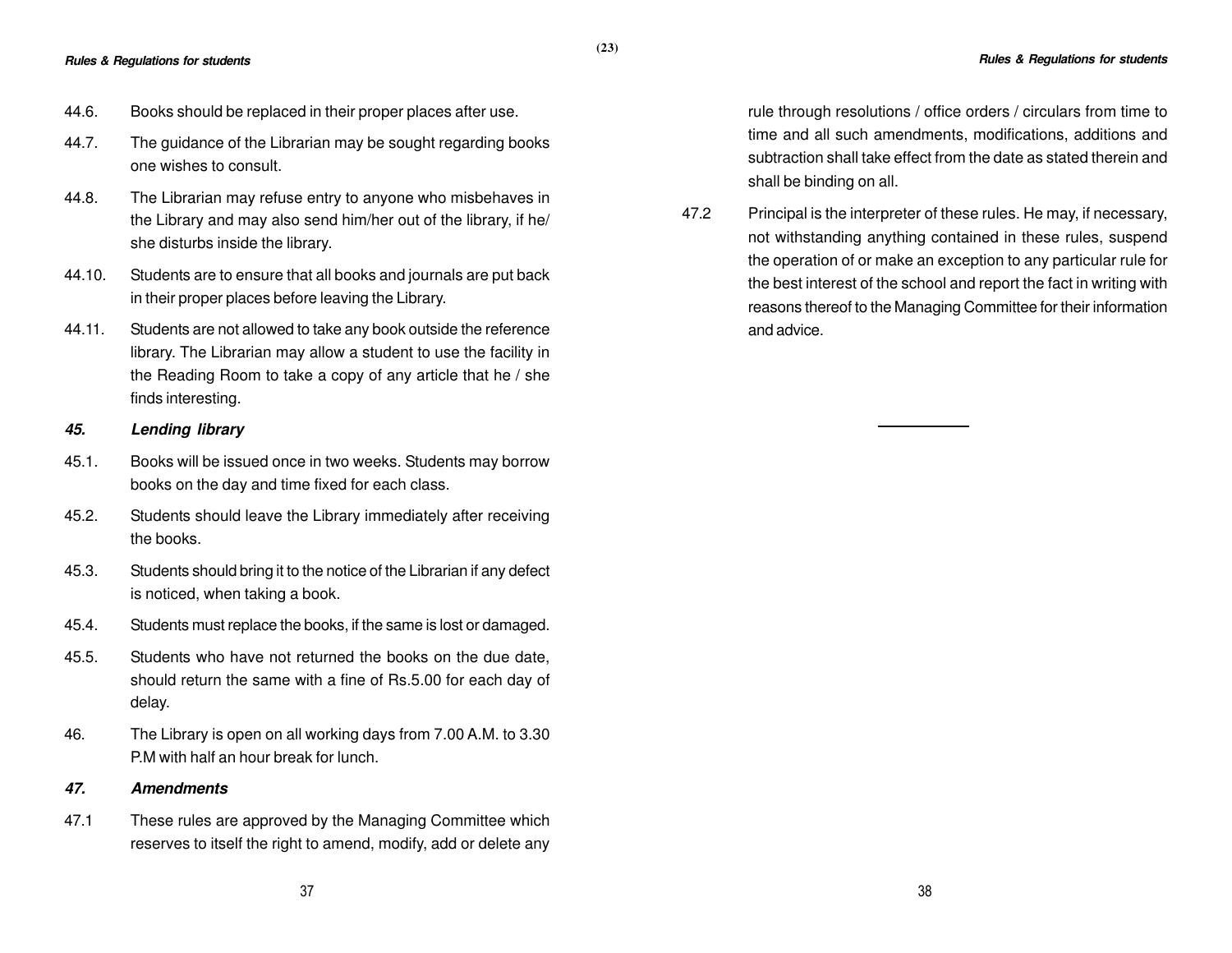#### **Appendix - A**

#### **Dos and Don'ts for students**

- 1. Do not leave the school early, except with the written permission of the principal.
- 2. Do not use indecent language or indulge in fights or quarrels with others.
- 3. Do not litter and spit in or near the school building.
- 4. Do not disfigure or otherwise damage any school property.
- 5. Do not smoke nor take drugs or any other intoxicating substances.
- 6. Do not gamble.
- 7. Do not use violence in any form.
- 8. Do not use unfair means in the examinations.
- 9. Do not bring explosives / fireworks / ink / colour, dangerous implements / knives / pistols etc and toys to the school.
- 10. Have your own text books, stationary and other material required during class hours.
- 11. Behave politely at all times.
- 12. Be punctual.
- 13. Be in the school ten minutes before the bell is rung.
- 14. Bring a written statement signed by the Parent/Guardian for every absence.
- 15. Bring a medical certificate from a doctor if the absence is for more than 3 days due to illness, stating the illness and fitness.
- 16. Bring an explanatory note from your parent / guardian for late arrival.
- 17. Bring the permission of the Principal for late arrival and absence on the previous day for admission to class.
- 18. Bring your diary and identity card to school every day.

#### **Appendix - B**

#### **Instructions to parents / guardians**

- 1. Participation of parents and guardians in the education of their children and wards at school along with the teachers and the school authorities is important and indispensable. They are, therefore, requested to meet the teachers and the school authorities frequently and discuss the performance of their children and wards at school. It is also important that parents and guardians provide an ideal environment at home for the intellectual growth and development of their children and wards.
- 2. Parents and guardians are requested to participate and cooperate with the school authorities by:
	- i. Attending PTA meetings organized from time to time.
	- ii. Advising their wards to be regular and punctual in attending classes.
	- iii. Providing sufficient number of uniforms (at least two sets) and sending their children/wards daily to school well dressed in their proper and full uniform.
	- iv. Ensuring that their children/wards are diligent in doing their assignments, projects and lessons.
	- v. Insisting on neatness and cleanliness of their children/ wards, their textbooks, exercise books and other belongings.
	- vi. Ensuring that girls(primary section) tie their hair neatly with red ribbon.
	- vii. Regularly going through the school Diary / Handbook for communications sent from the school and getting in touch with the school authorities to give feedback on the school and get feedback on their children.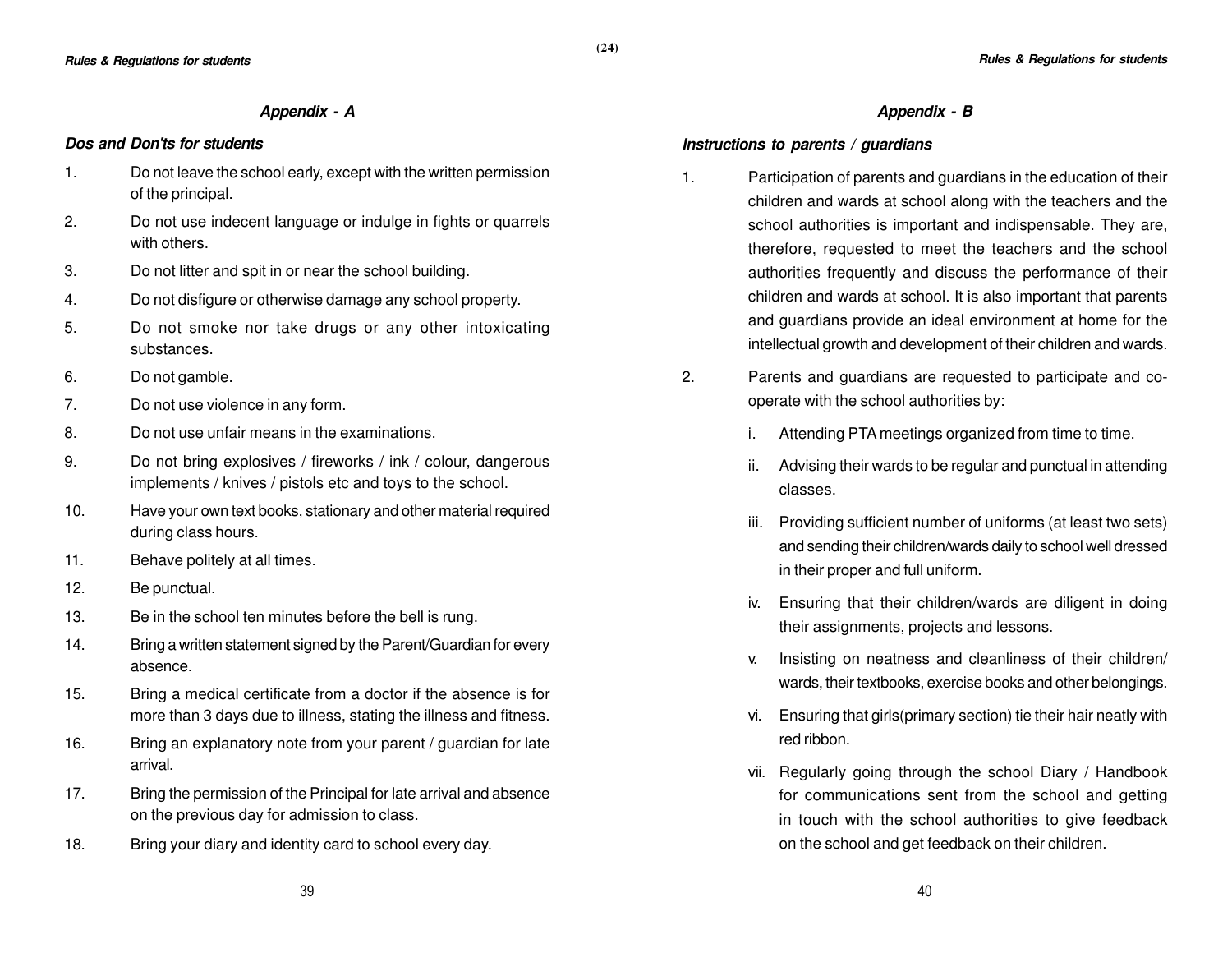- viii. Promptly countersigning the Report Book, Test papers etc.
- ix. Regularly keeping in touch with the school authorities and teachers.
- 3. The school, generally, makes all communications with parents / guardians through the Hand Books. Parents / guardians are, therefore, requested to go through the School Diary / Hand Book daily and countersign the remarks / comments made by the Principal / teachers. Parents and guardians are also requested to address their communications to the Principal and class teacher as the case may be.
- 4. Parents / guardians are requested to affix their specimen signature in the space provided in the Reference Card and School Diary / Hand Book. The school will not accept any other signature. Parents / guardians are, therefore, requested to take care while signing on the Regularity Record, Report Book etc.
- 5. Parents / guardians are requested to strive to inculcate in their children the virtues of piety, honesty, integrity and regular study habits. They are also requested to instill in the minds of their children and wards the evil effects of lying, cheating and hypocrisy.
- 6. Parents / guardians are requested to ensure that their children / wards bring all the necessary materials required for class work. The school will not accept books / tiffin / water bottles / pencil boxes / project works etc. from parents / guardians to be delivered to their wards during the school hours.
- 7. Parents / guardians are not allowed to meet their wards or interview teachers during school hours.
- 8. Parents / guardians are requested to refrain from smoking, chewing pan, using tobacco and other harmful substances within the school premises.
- 9. Parents / guardians are requested to follow the instructions given by those in-charge of traffic (teachers, NCC Cadets and Scouts) in front of the school.
- 10. Parents / guardians are requested not to park their vehicles in front of the school and at a distance of hundred meters on both sides of the school gates and along the compound wall of the school.
- 11. Parents / guardians / students are not allowed to use the Church Square for parking their vehicles.
- 12. No teacher is allowed to take tuitions for the students of the school. Parents/guardians are, therefore, requested not to engage the teachers of Don Bosco school for giving tuition to their children/wards.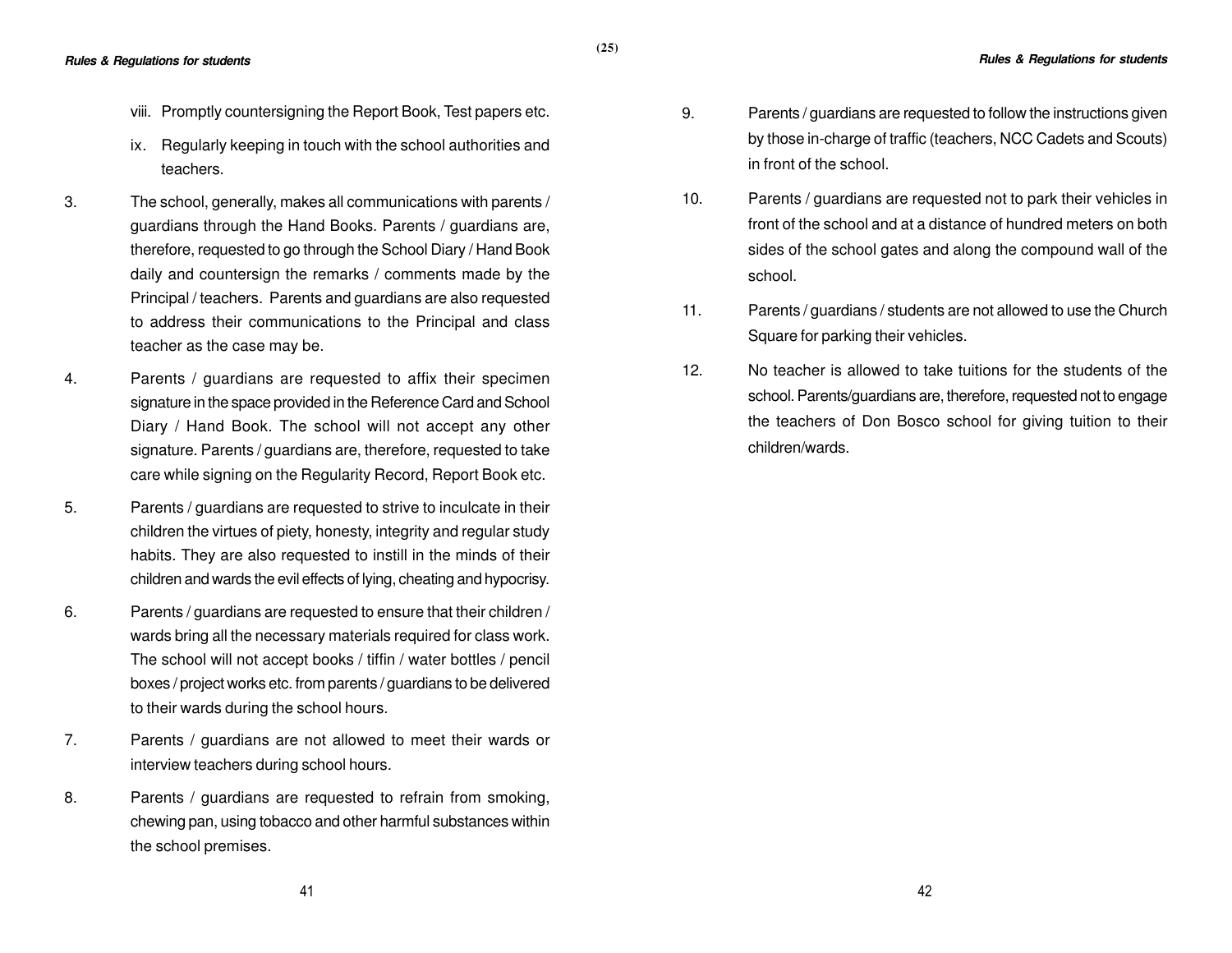#### **Appendix - C**

#### **Alumni Association of Don Bosco**

# 1. **History of the Association**

- 1.1. On June 24, 1870 when the Turin Oratory was celebrating Don Bosco's Feast, there came a special group of visitors led by Mr. Charles Gastini. They were the past pupils of Don Bosco. On seeing them, Don Bosco exclaimed, "One of my greatest joys is to hear people praising my past pupils". "Yes", he told them. "As I loved you when you were young pupils, now that you are grown up men, I love you much more…"
- 1.2. On behalf of the past pupils, Mr. Charles Gastini assured Don Bosco that they would form an association of the past pupils in gratitude for the education received which would be a living monument of Don Bosco in the world. In fact, Mr. Gastini became the first President of the Association of past pupils of Don Bosco.
- 1.3. Since then, Don Bosco had the joy of welcoming his past pupils every year for eighteen years. After his death, successors of Don Bosco continued the Past Pupils Association. To-day, the number of membership in the Alumni Association of Don Bosco is beyond one's imagination and is continuing to grow year after year.

# 2. **World Confederation**

The Association has grown into a World Confederation with its secretariat in Rome with the spread of Don Bosco Institutions throughout the world.

#### 3. **National Confederation**

. The National Confederation with its headquarters at New Delhi, India is co-ordinating ten Provincial Federations of Bangalore, Chennai, Kolkata, Mumbai, Dimapur, Hyderabad, Guwahati, New Delhi, Trichy and Goa.

# 4. **Provincial Federation**

The Provincial Federation of Guwahati with its secretariat at Don Bosco Provincial Office, Guwahati is co-ordinating and animating the local units of Alumni.

5. **Local unit of Don Bosco, Guwahati**

The Don Bosco Alumni Association of Guwahati has organized itself into a unit and has set up its office in the School premises and is fully equipped to meet the needs of the Association.

A large number of former students of the school are actively involved with the association and its activities. They had several reunions of its past pupils who are spread out all over the world.

. All former students of the school are invited to join the Association.

#### 6. **Activities of Don Bosco Guwahati unit**

The activities of the unit are :

- i. Annual General Assembly
- ii. Annual programme of the Association fittingly named "Nostalgia"
- iii. Annual Celebration of Bosco Jayanti with over 500 atrisk children living in the streets and in the shelter homes of Snehalaya
- iv. Sponsorship of programmes of the Don Bosco Evening **School**
- v. Annual All Assam Open Table Tennis Ranking Tournament with prize money
- vi. Celebration of X'mas Jingle Mingle, Diwali Fest etc.
- 7. **Membership of the Local Unit**

All the students who have completed their course of studies in